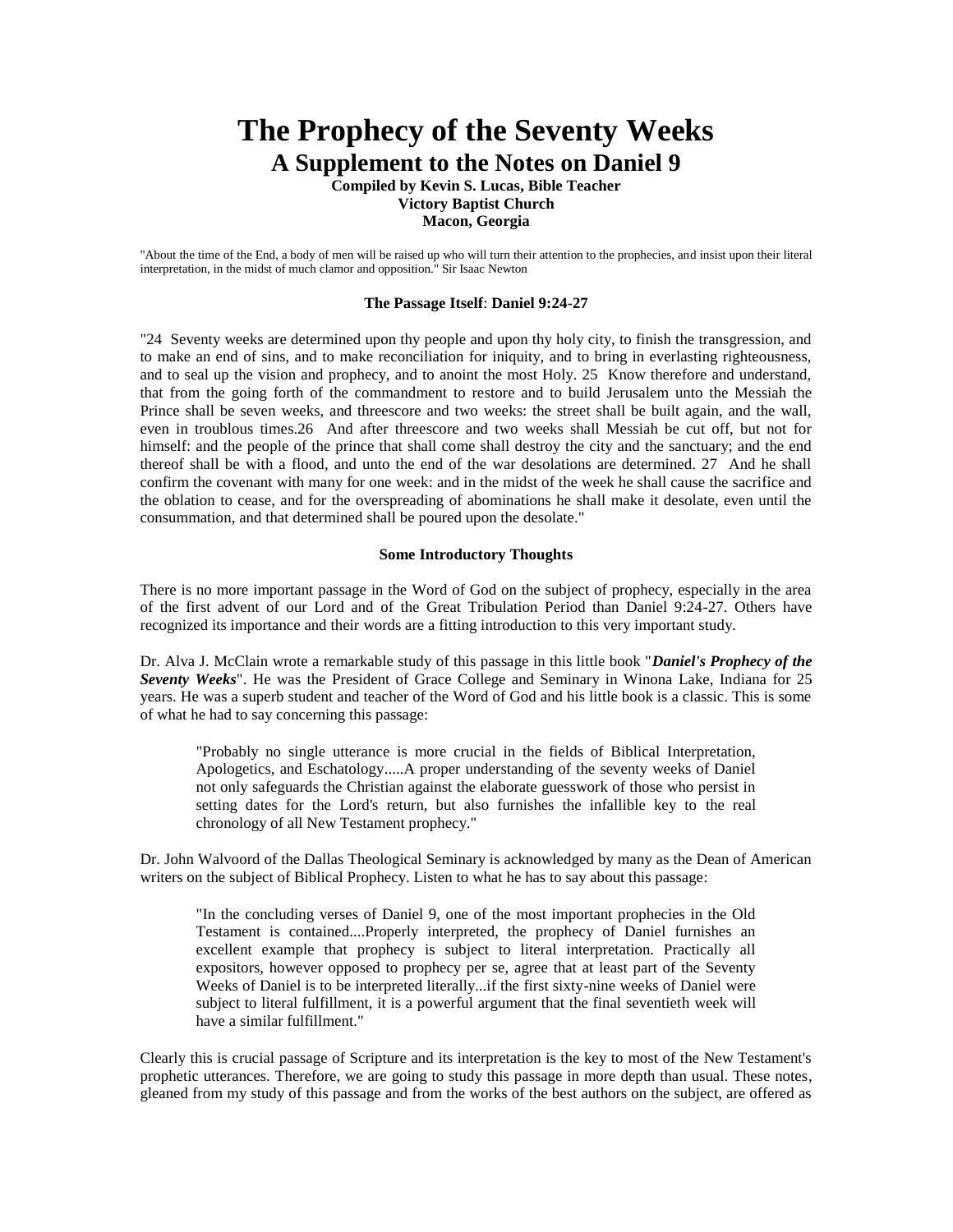signpost to help direct you in your further study of the passage at home.

## **The Background of This Passage**

In order to grasp the significance of this passage to Daniel we must understand the background of this passage. Dr. J. Vernon McGee gives a very summary of what Daniel had in his mind before this prophecy was given:

"Now Daniel was puzzled as to how the end of the 70 years captivity would fit into the long period of Gentile world domination which the visions of chapters 7 and 8 had so clearly indicated. He obviously thought that at the end of the 70 years his people would be returned to the promised land, that the promised Messiah would come, and that the Kingdom which had been promised to David would be established. How could both be true? It appeared to him, I am sure, to be an irreconcilable situation created by these seemingly contradictory prophecies....The Seventy Weeks, or the seventy sevens, answer two questions. Israel's kingdom will not come immediately. The seventy sevens must run their course. These seventy sevens fit into the Times of the Gentiles and run concurrently with them. They are broken up to fit into gentile times. The word for *determined* (verse 24) literally means "cutting off". These seventy-sevens are to be cut off, as the following verses will indicate. The seventy sevens for Israel and the Times of the Gentiles will both come to an end at the same time, that is at the second coming of Christ. This is important to know in the correct understanding of the prophecy."

### **The Value of This Passage**

There are three extremely important observations made by McClain concerning the value of Daniel 9:24-27 to us:

1. It serves as a witness to the truth of the Scripture.

"That part of the prophecy relating to the first 69 weeks has already been accurately fulfilled, and in this remarkable fulfillment we have an unanswerable argument for the Divine inspiration of the Scriptures. It is, in fact, nothing less than a mathematical demonstration. For only an omniscient God could have foretold over five hundred years in advance the very day on which Messiah would ride into Jerusalem and present Himself as the "Prince" of Israel. Yet, this is precisely what has been done in the prophecy of the 70 weeks."

2. It exposes the folly of the critic of prophecy.

"It is the impregnable rock upon which all naturalistic theories of prophecies are shattered. These theories deny the possibility of any "predictive element in prophecy." And since the Book of Daniel did forecast many well-attested historic events, the critics have sought to save their theories by denying to Daniel the authorship of the book and moving its date down to a point subsequent to the events described, thus making the unknown author a mere historian who pretended to be a prophet. In this rather easy and summary fashion they hoped to get rid of the troublesome specter of "predictive prophecy." But no critic has ever dared to suggest a date for the book of Daniel as late as the birth of our Lord. Yet Daniel's prophecy of the seventy weeks predicts to the very day Christ's appearance as the "Prince of Israel"...On this prophecy, whole case of the critics goes to pieces. For if even one predictive prophecy is established, there remains no valid reason for denying the others."

3. It is the chronological key to New Testament prophecy.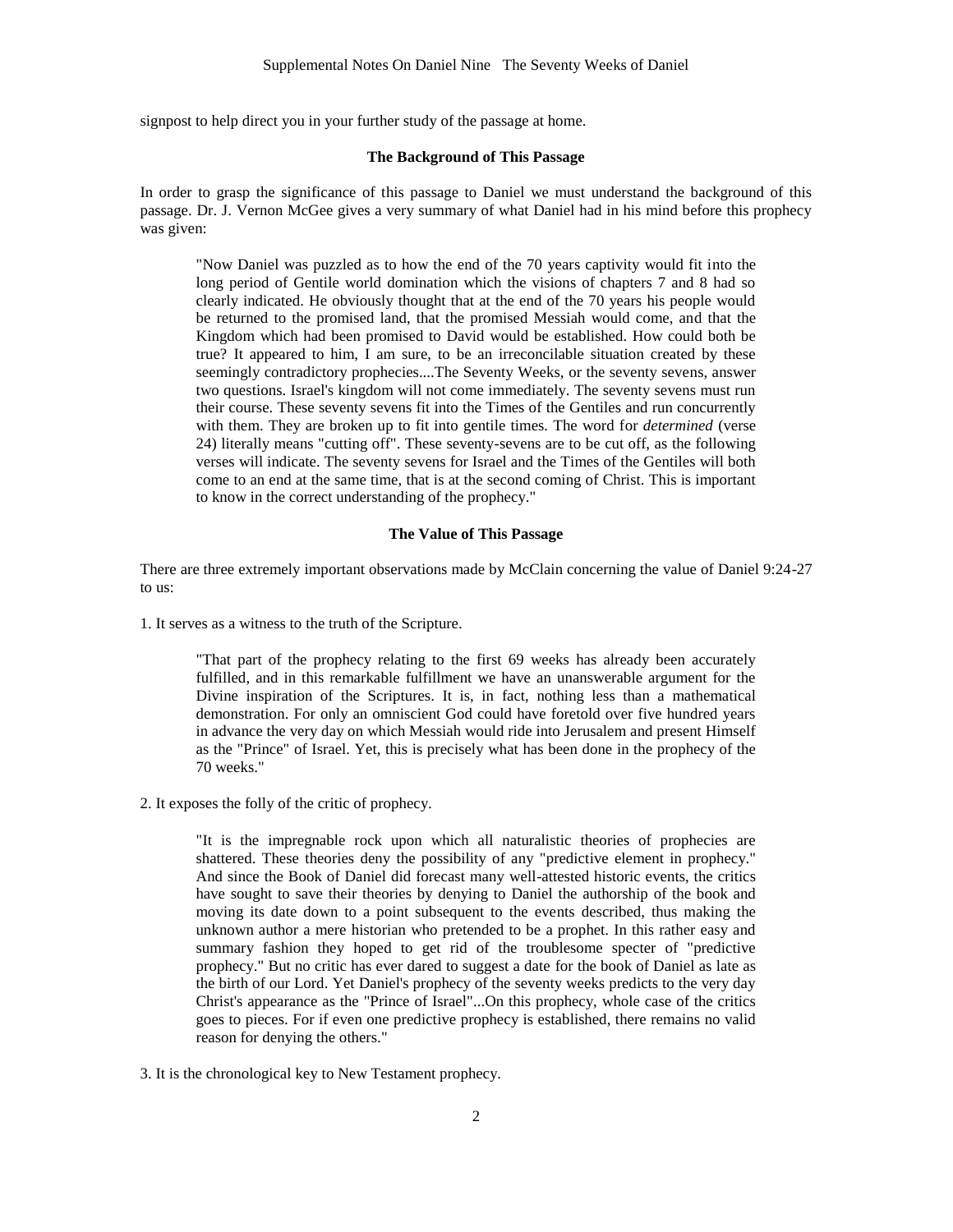"It is an indispensable chronological key to all New Testament prophecy. The Olivet Discourse fixes the time of Israel's greatest trouble within the days of Daniel's Prophecy. And a greater part of the Book of the Revelation is simply an expansion of Daniel's prophecy within the chronological framework as outlined by the same seventieth week, which is divided into two equal periods, each extending 1260 days, or 42 months, or 3 1/2 years. (Revelation 11:2-3; 12:6,14, 13:5)

# **Nine Key Points to Keep in Mind**

As we begin our study, there are nine things we need to keep in mind in order to be faithful to the teaching of the Word of God:

- 1. The focus of this passage is without question upon Daniel's people (the Jews) and their city (Jerusalem). v.24 The Church is not here. It is not in view at all.
- 2. This passage features two impressive and powerful Princes. They are separate and distinct from each other. They must not be confused in our thinking. The first Prince is the none other than the Lord Jesus Christ. He is called here "Messiah the Prince." v. 25 The second Prince is the Coming Prince whose people destroyed the city of Jerusalem in 70 A.D. These people are the Romans. This Prince is to be the leader of a revived Roman Empire in the seventieth week, that is Antichrist. v.26
- 3. The entire period is designated as "Seventy Weeks" v.25 and these 70 weeks are further divided into 3 distinct periods. First, there is an initial period of 7 weeks which deals with the rebuilding of the city of Jerusalem. Then, there is a period of 62 weeks which ends with the Messiah making an appearance and then being cut off for the people. Finally, there is 1 last week in which the Jews will be betrayed and slaughtered by the Antichrist.
- 4. The beginning of the seventy weeks is foretold in v.25 as the decree to rebuild Jerusalem and can be verified in history.
- 5. The end of the 7 weeks and the 62 weeks (69 weeks) is marked by an appearance of "Messiah the Prince." (v.25)
- 6. Sometime after the 69 weeks end, two significant events are to occur. Messiah will be cut off and Jerusalem will be destroyed by the people of the Prince who is yet to come."
- 7. After the cutting off of Messiah and the destruction of Jerusalem, there will be a final week, the beginning of which is marked by the confirming of a covenant or treaty of peace with the Antichrist for a period of one week. (v.27)
- 8. In the middle of the 70th week, the Antichrist will break his covenant with the Jews and cause sacrifice to cease. This will plunge Israel into a time of severe suffering and desolation under the wrath of God lasting until the consummation (the end of the week). v.27
- 9. At the time of the completion of the entire 70 weeks there will a time of great and unparalleled blessing for Israel and by extension, the world. (v. 24) These blessings include: "to finish the transgression", and "to make an end of sins", and "to make reconciliation for iniquity", and to "bring in everlasting righteousness", and "to seal up the vision and prophecy", and to "anoint the most Holy".

#### **The Meaning of the Word "Weeks"**

Our Scripture text announces that "24 Seventy weeks are determined upon thy people and upon thy holy city, to finish the transgression, and to make an end of sins, and to make reconciliation for iniquity, and to bring in everlasting righteousness, and to seal up the vision and prophecy, and to anoint the most Holy." We must ask ourselves the question what does the word "weeks" mean? When we think of weeks we think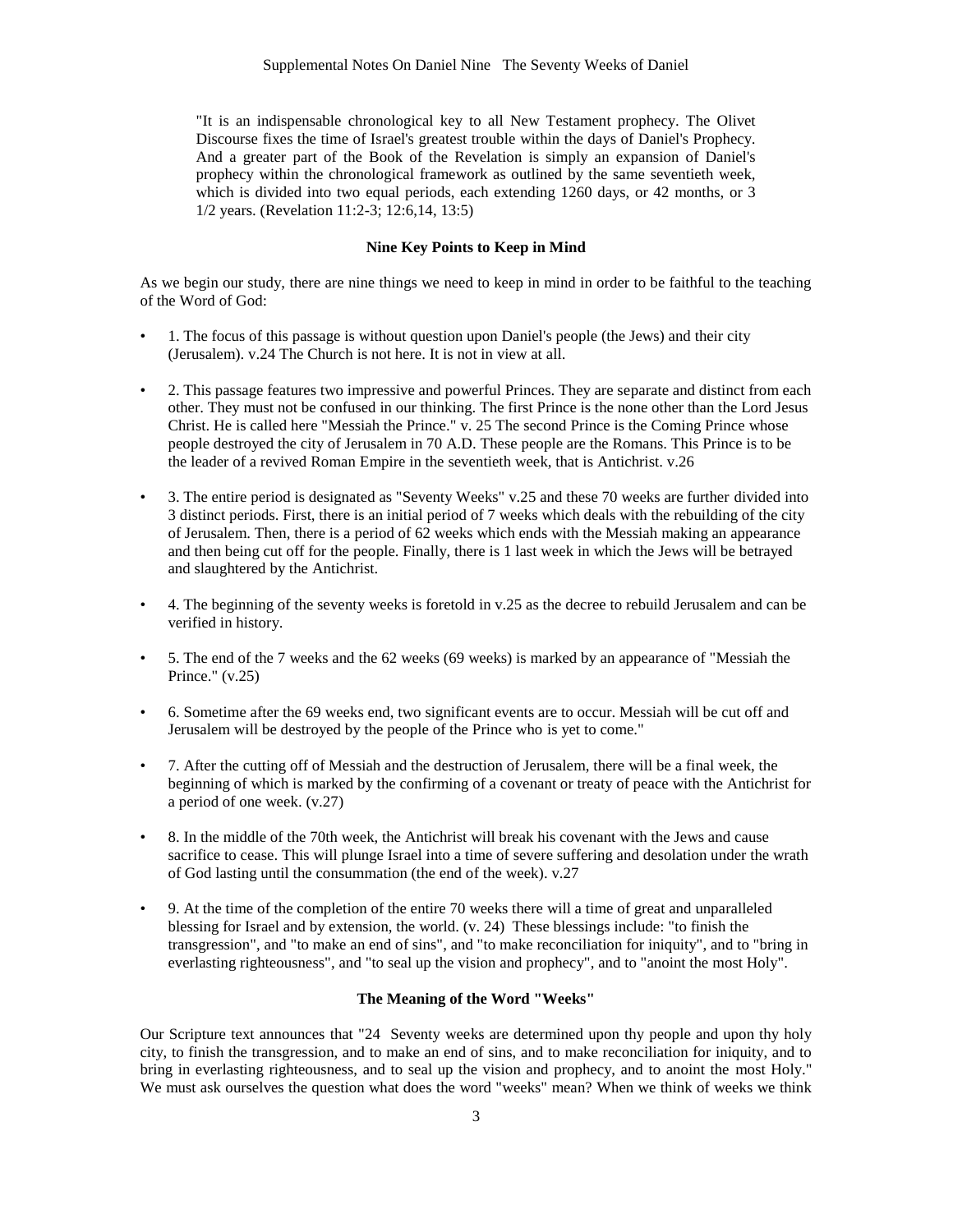in terms of periods of seven days. That's not necessarily what Daniel would have thought. "Weeks" or "shabua" is somewhat akin to our English word "dozen". A dozen means "twelve of something". In the Hebrew vocabulary, the word "weeks" means "seven of something." Seventy Sevens of what?

The Jews recognized three classifications of weeks:

**1. A week of days or a Sabbath week**: Exodus 20: 8 "Remember the sabbath day, to keep it holy. 9 Six days shalt thou labour, and do all thy work: 10 But the seventh day is the sabbath of the LORD thy God: in it thou shalt not do any work, thou, nor thy son, nor thy daughter, thy manservant, nor thy maidservant, nor thy cattle, nor thy stranger that is within thy gates: 11 For in six days the LORD made heaven and earth, the sea, and all that in them is, and rested the seventh day: wherefore the LORD blessed the sabbath day, and hallowed it."

**2. A week of years which was reckoned from one Sabbatical year to another and consisted of seven years**. Leviticus 25:3-7 "3 Six years thou shalt sow thy field, and six years thou shalt prune thy vineyard, and gather in the fruit thereof; 4 But in the seventh year shall be a sabbath of rest unto the land, a sabbath for the LORD: thou shalt neither sow thy field, nor prune thy vineyard. 5 That which groweth of its own accord of thy harvest thou shalt not reap, neither gather the grapes of thy vine undressed: for it is a year of rest unto the land. 6 And the sabbath of the land shall be meat for you; for thee, and for thy servant, and for thy maid, and for thy hired servant, and for thy stranger that sojourneth with thee, 7 And for thy cattle, and for the beast that are in thy land, shall all the increase thereof be meat." This is also the week referred to by Laban in Genesis 29: 15 " And Laban said unto Jacob, Because thou art my brother, shouldest thou therefore serve me for nought? tell me, what shall thy wages be? 16 And Laban had two daughters: the name of the elder was Leah, and the name of the younger was Rachel. 17 Leah was tender eyed; but Rachel was beautiful and well favoured. 18 And Jacob loved Rachel; and said, *I will serve thee seven years* for Rachel thy younger daughter. 19 And Laban said, It is better that I give her to thee, than that I should give her to another man: abide with me. 20 *And Jacob served seven years for Rachel*; and they seemed unto him but a few days, for the love he had to her. 21 And Jacob said unto Laban, Give me my wife, for *my days are fulfilled*, that I may go in unto her. 22 And Laban gathered together all the men of the place, and made a feast. 23 And it came to pass in the evening, that he took Leah his daughter, and brought her to him; and he went in unto her. 24 And Laban gave unto his daughter Leah Zilpah his maid for an handmaid. 25 And it came to pass, that in the morning, behold, it was Leah: and he said to Laban, What is this thou hast done unto me? did not I serve with thee for Rachel? wherefore then hast thou beguiled me? 26 And Laban said, It must not be so done in our country, to give the younger before the firstborn. 27 *Fulfil her week*, and we will give thee this also for the service which *thou shalt serve with me yet seven other years*. 28 *And Jacob did so, and fulfilled her week*: and he gave him Rachel his daughter to wife also. 29 And Laban gave to Rachel his daughter Bilhah his handmaid to be her maid. 30 And he went in also unto Rachel, and he loved also Rachel more than Leah, and served with *him yet seven other years*." Both Laban and Jacob would have understood that the word "week" and seven year period was interchangeable here. It was a common usage of the word "weeks".

**3. There was the week of seven times seven years, or forty-nine years, which was reckoned from one year of Jubilee to another. This the Jubilee week.** Leviticus 25:8 " And thou shalt number seven Sabbaths of years unto thee, seven times seven years; and the space of the *seven Sabbaths* of years shall be unto thee forty and nine years. 9 Then shalt thou cause the trumpet of the jubile to sound on the tenth day of the seventh month, in the day of atonement shall ye make the trumpet sound throughout all your land. 10 And ye shall hallow the fiftieth year, and proclaim liberty throughout all the land unto all the inhabitants thereof: it shall be a jubile unto you; and ye shall return every man unto his possession, and ye shall return every man unto his family. 11 A jubile shall that fiftieth year be unto you: ye shall not sow, neither reap that which groweth of itself in it, nor gather the grapes in it of thy vine undressed. 12 For it is the jubile; it shall be holy unto you: ye shall eat the increase thereof out of the field. 13 In the year of this jubile ye shall return every man unto his possession. " (Note: The phrase " *seven Sabbaths* **of years** shall be unto thee *forty and nine years* " was understood by Israel to mean weeks of years. The period of seven years was looked upon as one week.)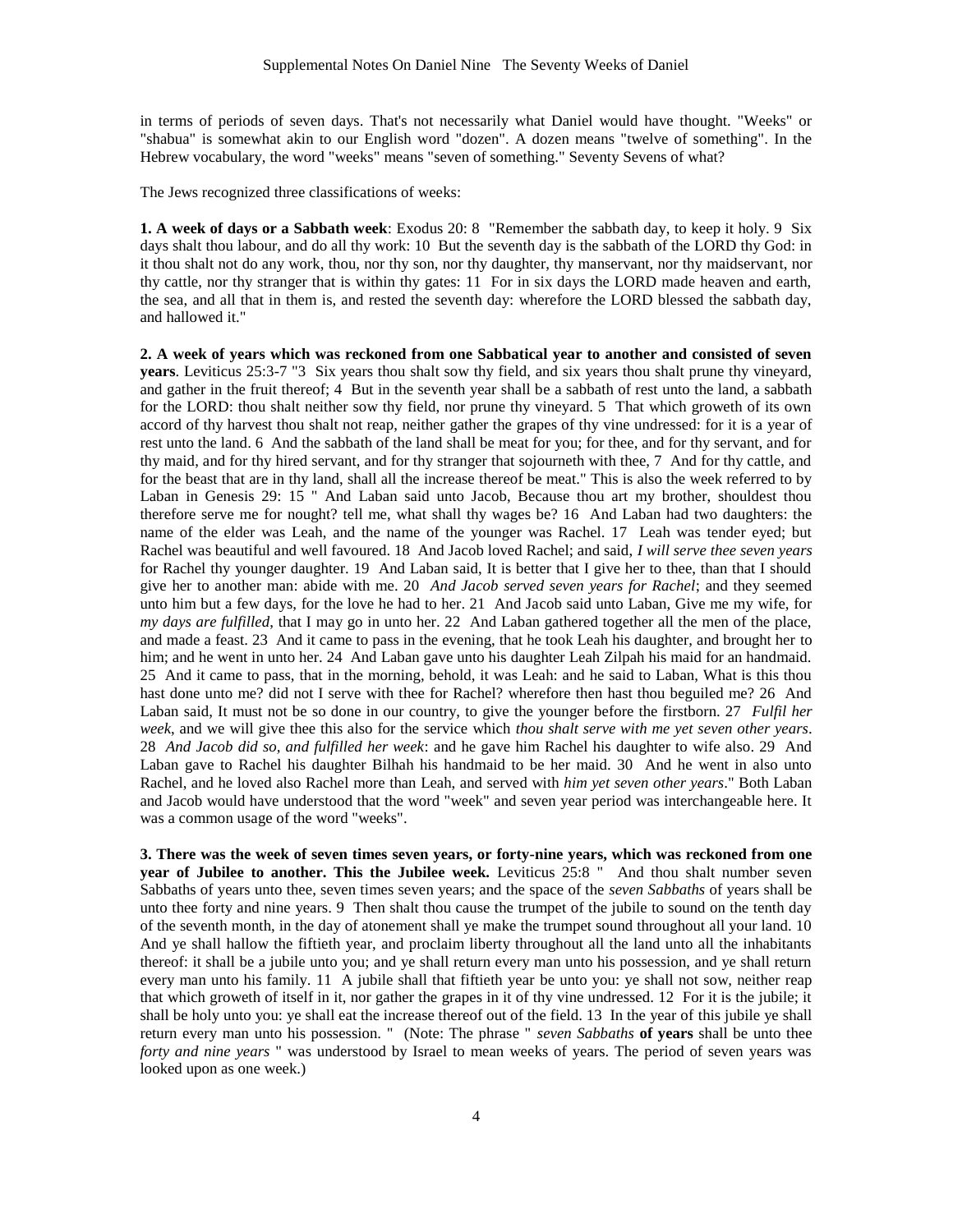Now I believe a strong case can be made that when Daniel heard seventy weeks he thought of a seventy sevens of years or a period of 490 years.

1. **Daniel had just been thinking in terms of periods of 7 years**. This chapter opens with his contemplation: Daniel 9:1 " In the first year of Darius the son of Ahasuerus, of the seed of the Medes, which was made king over the realm of the Chaldeans; 2 In the first year of his reign I Daniel understood by books the number of the years, whereof the word of the LORD came to Jeremiah the prophet, that he would accomplish *seventy years* in the desolations of Jerusalem."

**2. Daniel knew that the length of the captivity of his people was based upon the Sabbath law**. The land was to rest for the Sabbath years missed by the people. Seventy of the seven year periods were missed, which amounted to 490 years during which this practice was ignored. So the children of Israel were taken out of the land, one year for each seven year period they missed, equaling a total of 70 years. 2 Chronicles 36:21 " To fulfil the word of the LORD by the mouth of Jeremiah, *until the land had enjoyed her Sabbaths: for as long as she lay desolate she kept sabbath, to fulfil threescore and ten years*." (seventy years) Jeremiah 25:11 "And this whole land shall be a desolation, and an astonishment; and these nations shall serve the king of *Babylon seventy years*." Jeremiah 25:12 "And it shall come to pass, when *seventy years* are accomplished, that I will punish the king of Babylon, and that nation, saith the LORD, for their iniquity, and the land of the Chaldeans, and will make it perpetual desolations."

3. Daniel would have understood the significance at the end of this seventy year period of judgment for the Jews when an angel was sent to him with the announcement that the new era of God's dealings with the Jews would be exactly the same in length as the previous period of 490 years for which they had just been judged. As Lehman Strauss puts it so well:

"Returning now to Daniel 9, the conclusion is that the prophecy of the "seventy weeks" refers to seventy sevens of years, 490 years. Daniel had been reading in Jeremiah of the seventy years' captivity recorded by Jeremiah are coming to an end. Then it is as if God said, 'Yes, Daniel, you have discovered rightly that seventy years captivity recorded by Jeremiah are coming to an end. But now I want to show you another seventy, a time period within which I shall accomplish all My plans for My people and My holy city."

Clearly Daniel understood from the context of all of these that God was referring to a time period of seventy weeks of years or seventy sevens of years or (more simply) 70 x 7=490 years.

It is also interesting that in Daniel 10:2-3 is the only other mention of the word "weeks" in the book of Daniel. "2 In those days I Daniel was mourning *three full weeks*. 3 I ate no pleasant bread, neither came flesh nor wine in my mouth, neither did I anoint myself at all, till *three whole weeks* were fulfilled. " But Daniel used a different form of the Hebrew word which can only mean "weeks of days". Why the use of a different form? Simply put, Daniel did not fast for 21 years but 21 days. He used the different form because he wanted to make a clear separation between the weeks of years in chapter 9 and the weeks of days in chapter 10.

So it is clear that these "seventy weeks" or "seventy sevens" of Daniel are period of 70 times 7 years or 490 years. Or as Alva McClain puts it:

"Therefore, by every fair and sensible rule of interpretation, the "Seventy Sevens" must be understood as years, not days which we must surreptitiously change into years to make the prophecy come out right"

# **What is the Length of A Year in Prophecy?**

If the prophecy of the seventy weeks is period of 490 years in which God is going to accomplish His purpose with Israel, we must ask the question, just how long is a year? After all our way of marking time is somewhat different from that of the Jews. The history of setting up calendars to mark the passing of time is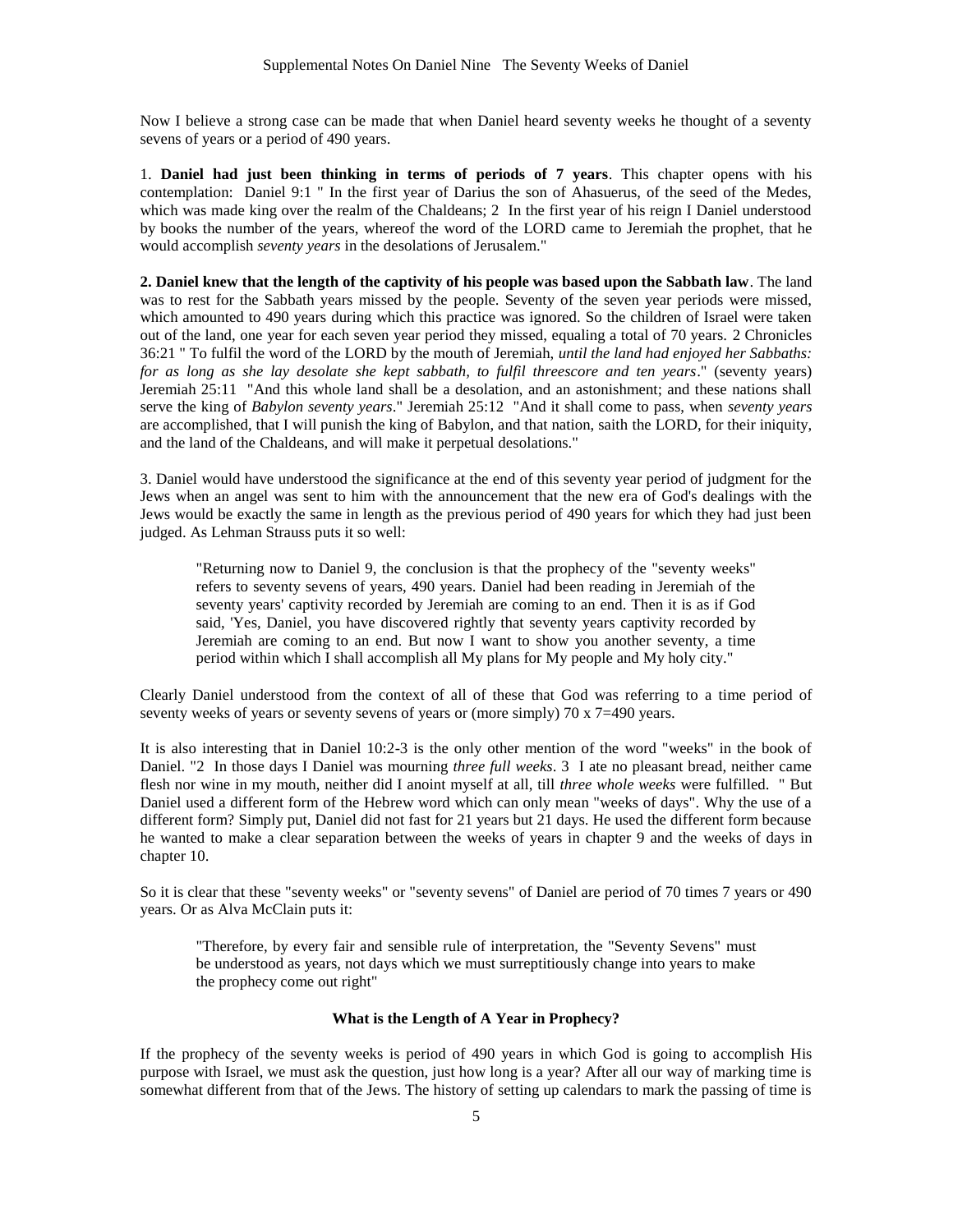certainly a rich one. Our own calendar openly admits a flaw in its system because every fourth year (leap year) we have to add a day to make it come out right. It is a scientific fact that it takes the earth about 365 and 1/4 days to rotate completely around the sun which is our measure of a year. There is very clear and abundant evidence that the prophetic year mentioned here in Daniel composed **of 360 days or 12 months of 30 days each**.

There are two great arguments for the 360 day year. One is based on history. The other on prophecy. The historical argument goes like this. In Genesis we are told that the flood began on the seventeenth day of the second month ( Genesis 7:11 " In the six hundredth year of Noah's life, in the second month, the seventeenth day of the month, the same day were all the fountains of the great deep broken up, and the windows of heaven were opened.") and that the flood ended in the seventh month also on the seventeenth day (Genesis 8:4" And the ark rested in the seventh month, on the seventeenth day of the month, upon the mountains of Ararat.") That is exactly five months. Very fortunately we also told the time in numbers of days as well, namely 150 days. (Genesis 7:24 " And the waters prevailed upon the earth an hundred and fifty days." Genesis 8:3 "And the waters returned from off the earth continually: and after the end of the hundred and fifty days the waters were abated.") So five months equals 150 days which comes out to five months of exactly 30 days each. Extending this to a full year, it would make a year of 12 months made up of 30 days each or 360 days.

The prophetic argument of the year being 360 days in length is even more convincing and powerful because it arises directly out of this passage in Daniel 9. In Daniel 9:27 we read: "27 And he shall confirm the covenant with many for one week: and in the midst of the week he shall cause the sacrifice and the oblation to cease..." The Antichrist makes a peace treaty with the Jewish people for one week or seven years. **In the midst of that week**, or **3 1/2 years into the treaty** he breaks the covenant and persecutes the Jews until the end of the 7 years, that is for the last 3 1/2 years the Tribulation. This same period of time is referred to in Daniel 7:24-25 " And the ten horns out of this kingdom are ten kings that shall arise: and another shall rise after them; and he shall be diverse from the first, and he shall subdue three kings. 25 And he shall speak great words against the most High, and shall wear out the saints of the most High, and think to change times and laws: and they shall be given into his hand until **a time and times and the dividing of time**." A "time and times and the dividing of time" is an Aramaic idiom for **3 1/2 years**. (one year + two years + 1/2 year = 3 and 1/2 years.) This same period of time is referred to in the Book of Revelation in the same language. Revelation 12: 13 "And when the dragon saw that he was cast unto the earth, he persecuted the woman which brought forth the man child. 14 And to the woman were given two wings of a great eagle, that she might fly into the wilderness, into her place, where she is nourished for *a time, and times, and half a time*, from the face of the serpent."

Now, speaking of this exact period of prophetic history, the Apostle John declares that the persecution of the Jews will last **42 months**. Revelation 13: 4 "And they worshipped the dragon which gave power unto the beast: and they worshipped the beast, saying, Who is like unto the beast? who is able to make war with him? 5 And there was given unto him a mouth speaking great things and blasphemies; and power was given unto him to continue *forty and two months*. 6 And he opened his mouth in blasphemy against God, to blaspheme his name, and his tabernacle, and them that dwell in heaven. 7 And it was given unto him to make war with the saints, and to overcome them: and power was given him over all kindreds, and tongues, and nations". And this same period of time is referred to by the Apostle John as a period of " **a thousand two-hundred and three score days**." Revelation 12: 6 "And the woman fled into the wilderness, where she hath a place prepared of God, that they should feed her there *a thousand two hundred and threescore days*."

Therefore, we have the same period of time referred to as 3 1/2 years, 42 months, and 1260 days. This would be 42 months x 30 days = 1260 days. 42 months  $\div$  12 months in a year = 3.5 or 3 1/2 years. 1260 days  $\div$  30 days in a month = 42 months. 360 days in a year x 3.5 years = 1260 days. Anyway you add it up, the prophetic year referred to here is a period of 360 days in duration.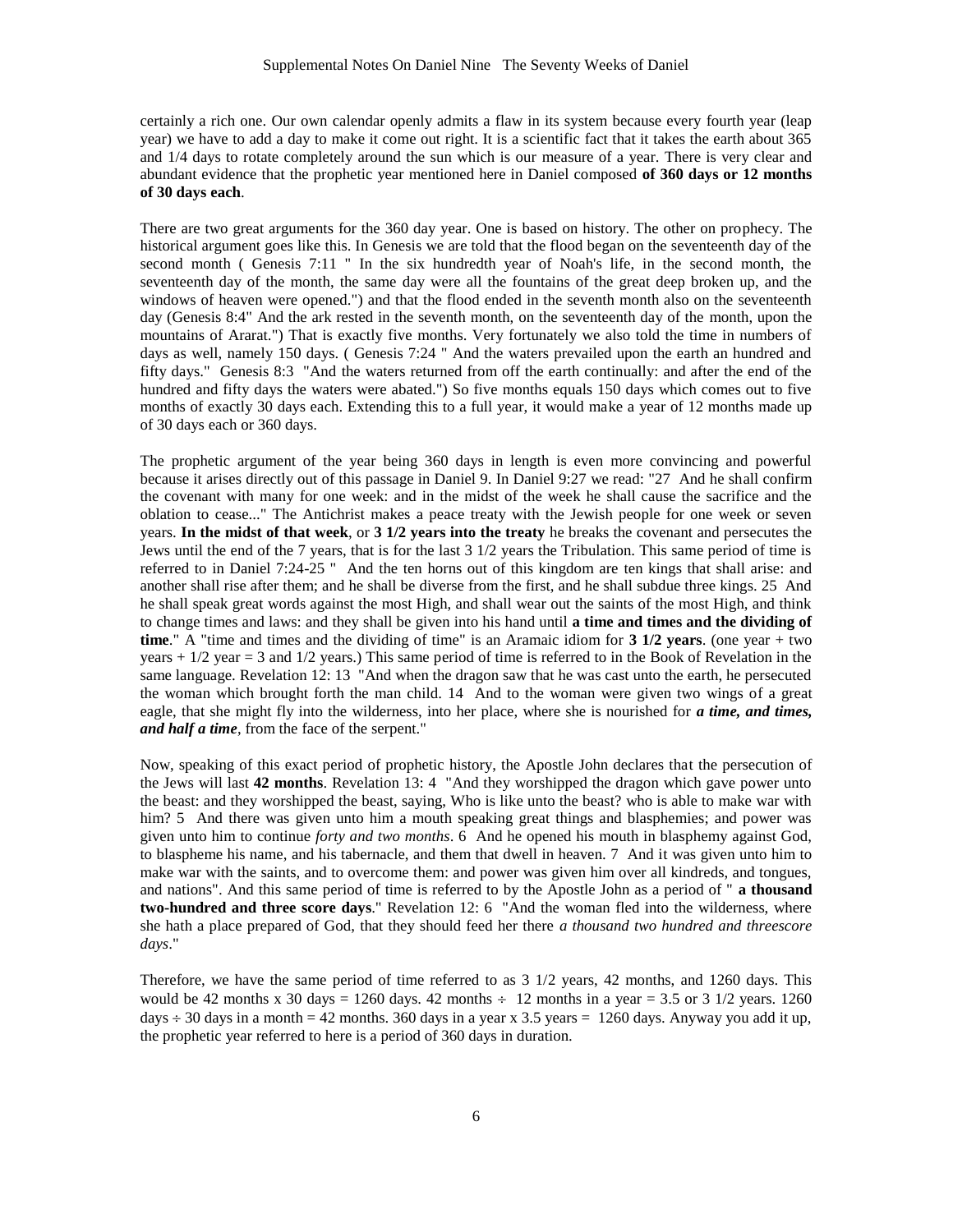## **The Historical Event That Begins The Seventy Weeks of Daniel**

This is clearly spelled out for us in Daniel 9:25 "Know therefore and understand, that *from the going forth of the commandment to restore and to build Jerusalem*..." The event that marks the beginning of Daniel's 70 weeks is the issuing of a command or a decree to restore and build Jerusalem. Three decrees were issued concerning the restoration of the worship of God at Jerusalem.

**1. The first decree was issued by Cyrus in 538 BC and is recorded in Ezra 1:1-4**: " Now in the first year of Cyrus king of Persia, that the word of the LORD by the mouth of Jeremiah might be fulfilled, the LORD stirred up the spirit of Cyrus king of Persia, that he made a proclamation throughout all his kingdom, and put it also in writing, saying, 2 Thus saith Cyrus king of Persia, The LORD God of heaven hath given me all the kingdoms of the earth; and he hath charged me to build him an house at Jerusalem, which is in Judah. 3 Who is there among you of all his people? his God be with him, and let him go up to Jerusalem, which is in Judah, and build the house of the LORD God of Israel, (he is the God,) which is in Jerusalem. 4 And whosoever remaineth in any place where he sojourneth, let the men of his place help him with silver, and with gold, and with goods, and with beasts, beside the freewill offering for the house of God that is in Jerusalem." But you will note that this decree was limited to the rebuilding the Temple. Therefore, this cannot be the decree referred to in Daniel 9.

**2. The second decree was issued by Darius in 517 BC and is recorded in Ezra 6:1-12** "Then Darius the king made a decree, and search was made in the house of the rolls, where the treasures were laid up in Babylon. 2 And there was found at Achmetha, in the palace that is in the province of the Medes, a roll, and therein was a record thus written: 3 In the first year of Cyrus the king the same Cyrus the king made a decree concerning the house of God at Jerusalem, Let the house be builded, the place where they offered sacrifices, and let the foundations thereof be strongly laid; the height thereof threescore cubits, and the breadth thereof threescore cubits; 4 With three rows of great stones, and a row of new timber: and let the expenses be given out of the king's house: 5 And also let the golden and silver vessels of the house of God, which Nebuchadnezzar took forth out of the temple which is at Jerusalem, and brought unto Babylon, be restored, and brought again unto the temple which is at Jerusalem, every one to his place, and place them in the house of God. 6 Now therefore, Tatnai, governor beyond the river, Shetharboznai, and your companions the Apharsachites, which are beyond the river, be ye far from thence: 7 Let the work of this house of God alone; let the governor of the Jews and the elders of the Jews build this house of God in his place. 8 Moreover I make a decree what ye shall do to the elders of these Jews for the building of this house of God: that of the king's goods, even of the tribute beyond the river, forthwith expenses be given unto these men, that they be not hindered. 9 And that which they have need of, both young bullocks, and rams, and lambs, for the burnt offerings of the God of heaven, wheat, salt, wine, and oil, according to the appointment of the priests which are at Jerusalem, let it be given them day by day without fail: 10 That they may offer sacrifices of sweet savours unto the God of heaven, and pray for the life of the king, and of his sons. 11 Also I have made a decree, that whosoever shall alter this word, let timber be pulled down from his house, and being set up, let him be hanged thereon; and let his house be made a dunghill for this. 12 And the God that hath caused his name to dwell there destroy all kings and people, that shall put to their hand to alter and to destroy this house of God which is at Jerusalem. I Darius have made a decree; let it be done with speed." Once again this decree is limited to the rebuilding of the Temple and thus it does not satisfy the requirements of Daniel 9.

**3. The third decree was issued by Artaxeres in 445 BC as recorded in Nehemiah 2:1** "And it came to pass in the month Nisan, in the twentieth year of Artaxerxes the king, that wine was before him: and I took up the wine, and gave it unto the king. Now I had not been beforetime sad in his presence. 2 Wherefore the king said unto me, Why is thy countenance sad, seeing thou art not sick? this is nothing else but sorrow of heart. Then I was very sore afraid, 3 And said unto the king, Let the king live for ever: why should not my countenance be sad, when the city, the place of my fathers' sepulchres, lieth waste, and the gates thereof are consumed with fire? 4 Then the king said unto me, For what dost thou make request? So I prayed to the God of heaven. 5 And I said unto the king, If it please the king, and if thy servant have found favour in thy sight, that thou wouldest send me unto Judah, unto the city of my fathers' sepulchres, that I may build it. 6 And the king said unto me, (the queen also sitting by him,) For how long shall thy journey be? and when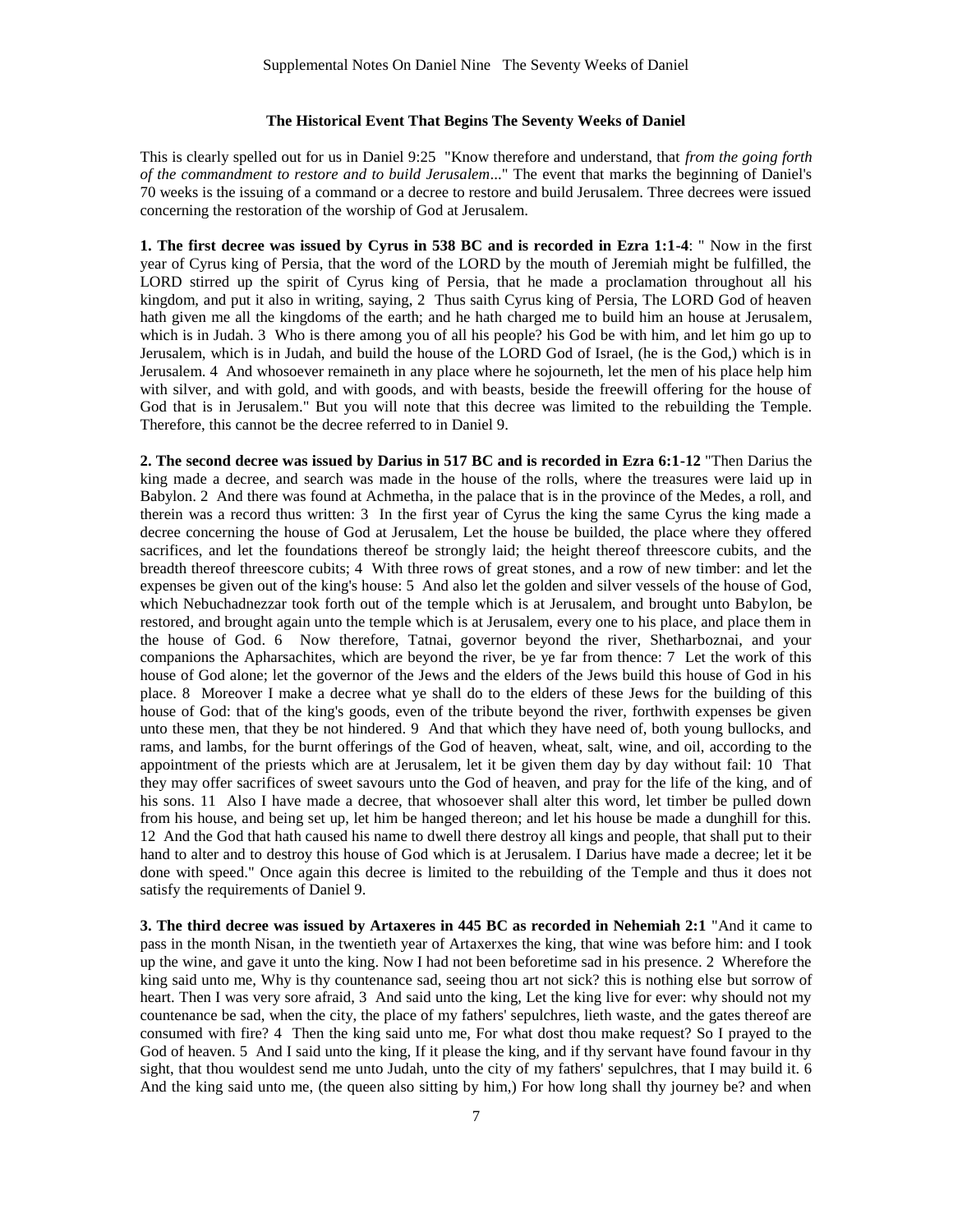wilt thou return? So it pleased the king to send me; and I set him a time. 7 Moreover I said unto the king, If it please the king, let letters be given me to the governors beyond the river, that they may convey me over till I come into Judah; 8 And a letter unto Asaph the keeper of the king's forest, that he may give me timber to make beams for the gates of the palace which appertained to the house, and for the wall of the city, and for the house that I shall enter into. And the king granted me, according to the good hand of my God upon me." This meets the exact requirements of Daniel 9 and we are given precise details as to the actual day that it was issued. Note again Nehemiah 2:1"And it came to pass in the month Nisan, in the twentieth year of Artaxerxes the king ..." We know that Artaxeres came to the throne in 465 BC, therefore, his twentieth year would be 445 BC. The month was Nisan, and it was a Hebrew custom that the date would be understood as the first if no other date was given. Therefore, according to our calendar the date would have been March 14, 445 BC.

#### **The Beginning and the End of the First Sixty-Nine Weeks**

We have now established the Seventy weeks are weeks of years, and that the length of the year is 360 days, and that this whole period of the Seventy weeks began on March 14, 445 BC, we are now ready make some computations which will take us to a significant event in the earthly ministry of our Lord Jesus Christ. All of the following information was first worked out by Sir Robert Anderson and was presented concisely in *Daniel's Prophecy of the Seventy Weeks* by Dr. Alva J. McClain from which I now quote:

"In order to find the end of the Sixty-nine Weeks we must reduce them to days. Since we have 69 weeks of seven years each, and each year has 360 days, the equation is as follows:  $69 \times 7 \times 360 = 173,880$  days. Beginning with March 14, 445 BC, this number of days brings us to April 6, 32 AD.

To prove that the 173,880 days equal exactly the period from March 14, 445 BC, to April 6, 32 AD, it is necessary to compute this period in terms of our own calendar year, as follows:

445 BC to 32 AD is 476 years (BC 1 to AD 1 is one year)

476 x 365 days = 173,740 days

\_\_\_\_\_\_\_\_

Add for leap year  $116$  days (three less in four centuries)\*

March 14 to April 6 24 days (inclusive)

Total 173,880 days

\* Note: To divide 476 by 4 would give 119 leap years. But since century years are not leap years unless divisible by 400 and since 476 years involve four centuries, it follows that only one of the four century years would be a true leap year. Therefore, it is necessary to subtract 3 from 119 to get the exact number of the extra leap year days in 476 years.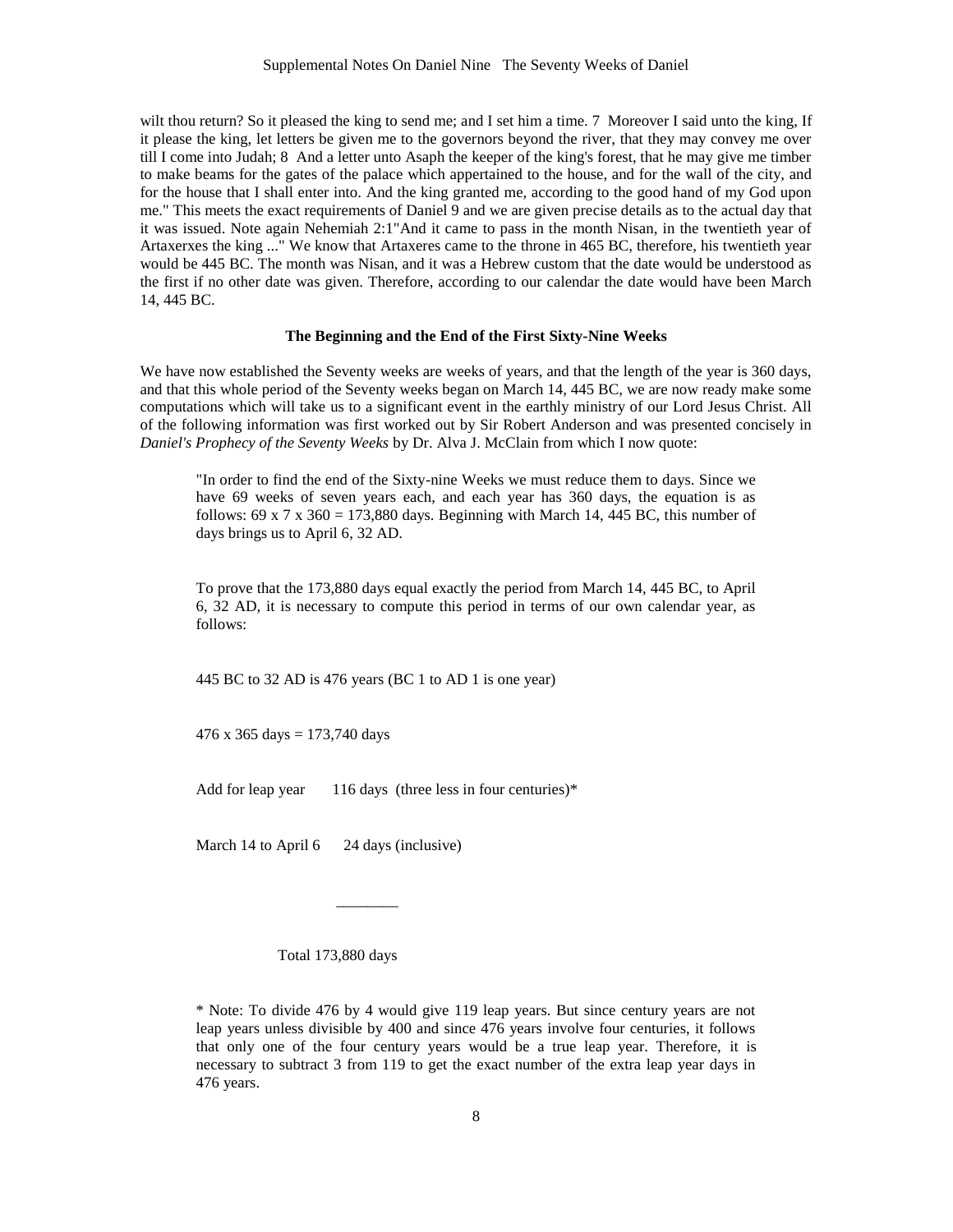April 6, 32 AD, therefore, is fixed definitely as the end of the era of the first 69 weeks; and according to Daniel's prophecy, it should mark the very day of Messiah's manifestation as the Prince of Israel. Without attempting to enter into the clear but intricate chronological calculations set forth by Anderson in his book, The Coming Prince (pages 95-105), I shall simply state his conclusion that April 6, 32 AD, was the tenth of Nisan, that momentous day on which our Lord, in fulfillment of Messianic prophecy, rode up to Jerusalem and on the "foal of an ass" and offered Himself as the Prince and King of Israel."

The gospel record gives a precise account of the events of April 6, 32 AD and would you note the precise language which our Lord uses concerning it?

Luke 19: 28 "And when he had thus spoken, he went before, ascending up to Jerusalem. 29 And it came to pass, when he was come nigh to Bethphage and Bethany, at the mount called the mount of Olives, he sent two of his disciples, 30 Saying, Go ye into the village over against you; in the which at your entering ye shall find a colt tied, whereon yet never man sat: loose him, and bring him hither. 31 And if any man ask you, Why do ye loose him? thus shall ye say unto him, Because the Lord hath need of him. 32 And they that were sent went their way, and found even as he had said unto them. 33 And as they were loosing the colt, the owners thereof said unto them, Why loose ye the colt? 34 And they said, The Lord hath need of him." All this Christ did in exact fulfillment of Zechariah 9:9 which states: "Rejoice greatly, O daughter of Zion; shout, O daughter of Jerusalem: behold, *thy King cometh unto thee*: he is just, and having salvation; lowly, and riding upon an ass, and upon a colt the foal of an ass." Christ is Messiah the Prince!

Continuing on in Luke's account we read: "35 And they brought him to Jesus: and they cast their garments upon the colt, and they set Jesus thereon. 36 And as he went, they spread their clothes in the way. 37 And when he was come nigh, even now at the descent of the mount of Olives, the whole multitude of the disciples began to rejoice and praise God with a loud voice for all the mighty works that they had seen; 38 Saying, *Blessed be the King that cometh in the name of the Lord*: peace in heaven, and glory in the highest." The multitude understood this symbolism from Zechariah 9 and from Daniel 9:25 and they began to cry out using the quotation from the Messianic Psalm 118:22-26 " The stone which the builders refused is become the head stone of the corner. 23 This is the LORD'S doing; it is marvellous in our eyes. 24 *This is the day which the LORD hath made*; we will rejoice and be glad in it. 25 Save now, I beseech thee, O LORD: O LORD, I beseech thee, send now prosperity. 26 Blessed be he that cometh in the name of the LORD: we have blessed you out of the house of the LORD."

Returning to Luke's account, we read this in verse 39 "And some of the Pharisees from among the multitude said unto him, Master, rebuke thy disciples. 40 And he answered and said unto them, I tell you that, if these should hold their peace, the stones would immediately cry out." You will recall in your reading of the Gospels that Christ was continually warning the disciples not to make Him known, but now He now only urges them on, but makes it clear that this is His will. Without a doubt what is happening on this day is nothing short of the direct fulfillment of Daniel 9:25! Now He can be fully revealed to the nation of Israel! His hour is come! Messiah the Prince is revealed at exactly the correct date: April 6, 32 AD.

Even more powerful than these incidental observations are the direct words of our Lord Jesus on this occasion. "41 And when he was come near, he beheld the city, and wept over it, 42 Saying, If thou hadst known, even thou, at least *in this thy day*, the things which belong unto thy peace! but now they are hid from thine eyes. 43 *For the days shall come upon thee, that thine enemies shall cast a trench about thee, and compass thee round, and keep thee in on every side, 44 And shall lay thee even with the ground, and thy children within thee; and they shall not leave in thee one stone upon another*; *because thou knewest not the time of thy visitation*." Standing and weeping as He looked over the skyline of Jerusalem on that day, our Lord Jesus Christ makes it clear that this is an important day for the nation of Israel. Had they but recognized Who He really was, their joy would have been complete. But He knew the prophecy of the Seventy Weeks was being literally fulfilled. Remember again the words of Daniel 9:25 "Know therefore and understand, that from the going forth of the commandment to restore and to build Jerusalem *unto the Messiah the Prince* shall be seven weeks, and threescore and two weeks: the street shall be built again, and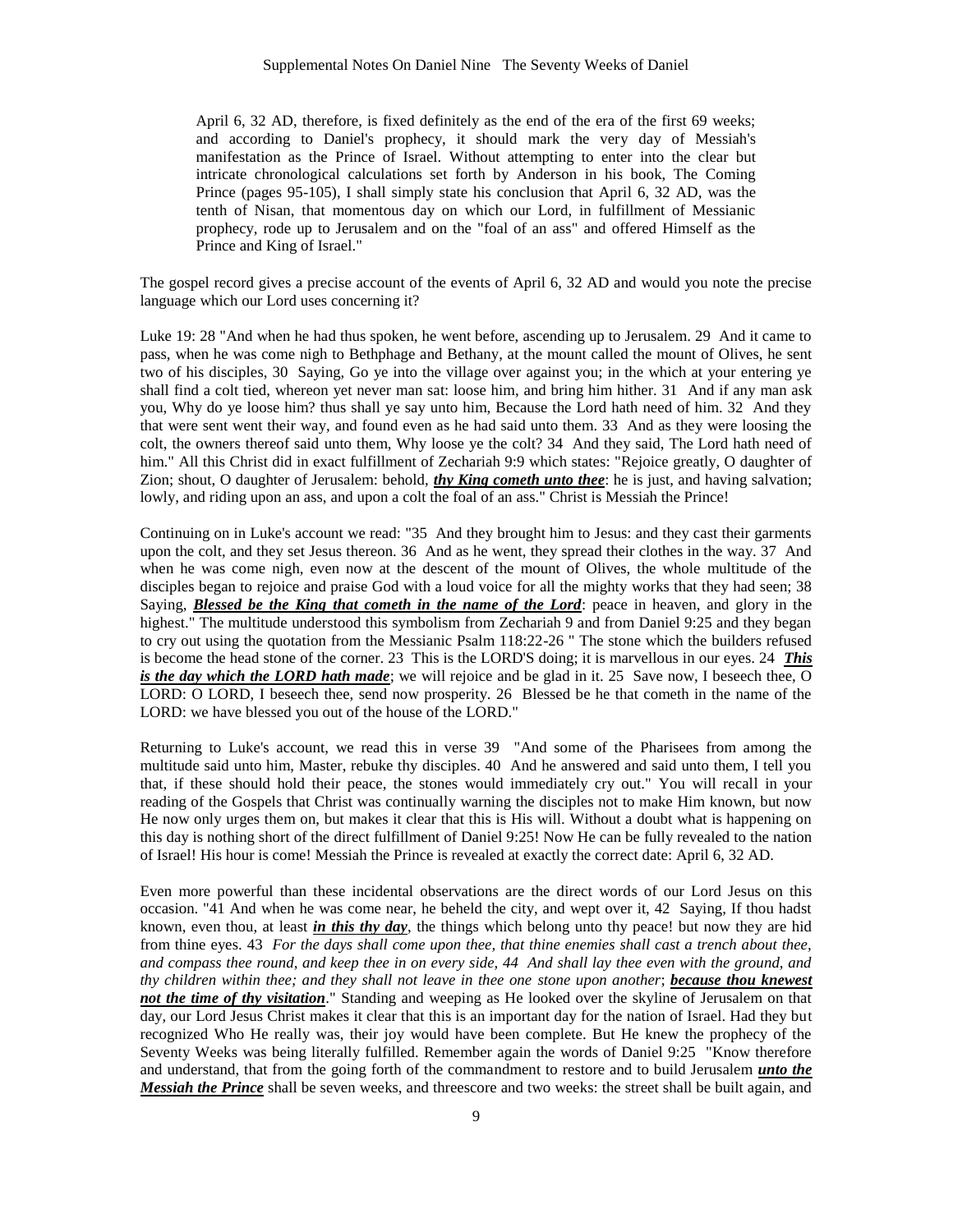the wall, even in troublous times.26 And after threescore and two weeks *shall Messiah be cut off, but not for himself*: and *the people of the prince that shall come shall destroy the city and the sanctuary*" And now, 483 years after the clock of prophecy had begun to tick on the fate of Israel with the decree of Artaxeres in 445 BC , the moment had arrived. Messiah the Prince had come and had presented Himself to the nation.

Now two great events were certain to occur. Messiah would be cut off, but not for Himself, and the city of Jerusalem with its Temple would be destroyed. Within a week, the Lord Jesus Christ would be dead and buried in the borrowed tomb of Joseph of Arimathea, and precisely one week from that very day He would rise victorious over sin, death and Satan. Within a generation (70 AD to be precise), the second part of Daniel's prophecy would come to pass as the city and the sanctuary would be utterly destroyed, fulfilling the words of the Lord Jesus Christ also on this occasion: "43 *For the days shall come upon thee, that thine enemies shall cast a trench about thee, and compass thee round, and keep thee in on every side, 44 And shall lay thee even with the ground, and thy children within thee; and they shall not leave in thee one stone upon another*; *because thou knewest not the time of thy visitation*."

Let me bring this section of our study of the prophecy of the Seventy Weeks to a close with the concluding words of Dr. Alva J. McClain from his book "Daniel's Prophecy of the Seventy Weeks":

"Thus the 173,880 days of the first Sixty-nine Weeks ran their course to the very day -- deep and abiding encouragement to all who love the Lord and His precious Word of prophecy. And I close this discussion with but one remark: The exact fulfillment of this prophecy is sufficient to demonstrate the accuracy of Daniel and also by implication the inspiration of the Bible and truth of Christianity. Only God can "declare the end from the beginning" and forecast to the very day "things that are not yet done" (Isaiah 46:10)."

#### **The Gap Between the Sixty-Ninth Week and the Seventieth Week**

Before turning to the final, or sixty-ninth week of this prophecy, we need to consider the break between the sixty-ninth week and the seventieth week of Daniel's prophecy. If, as we have shown, the first sixty-nine weeks came to an end on April 6, 32 AD, what happened to final week or the final period of seven years? I strongly believe that Dr. Alva J. McClain was right when he wrote:

"...there is a great parenthesis of time between these two which has already lasted for over nineteen hundred years, and therefore the Seventieth Week still lies in the future."

Dr. Lehman Strauss agrees:

"Now the question that confronts us is, did the seventieth week (7 years) run its course successively, without interruption, meaning of course that it is now past and its prophecy has been already fulfilled? The answer is a clear and emphatic, No! The sixty-nine weeks are separated from the last week by an interval of time. Verse 26 refers to the death of Christ and the destruction of Jerusalem in 70 A.D., while verse 27 passes on to a time yet future. The seventieth week of seven years awaits its fulfillment at some future date....There is then a "gap" or "parenthesis" between the sixty-ninth and seventieth weeks, an undetermined period of time not included in the writings of the Old Testament prophets."

Now let's be clear about this: this is not an arbitrary method of interpretation. We are not inventing a method of viewing the Scriptures so that they say what we want them to say. Rather, we are letting the Scriptures speak for themselves in their entire context. There are very sound and Scriptural reasons for concluding that God had fully intended a gap between the 69th and 70th week, and that this time gap was not at all uncommon in the Scriptures. Both Strauss and McClain give solid arguments from the Scripture concerning the gap between the 69th and 70th week which I would like to summarize for you, and then I would like to throw in an argument of my own: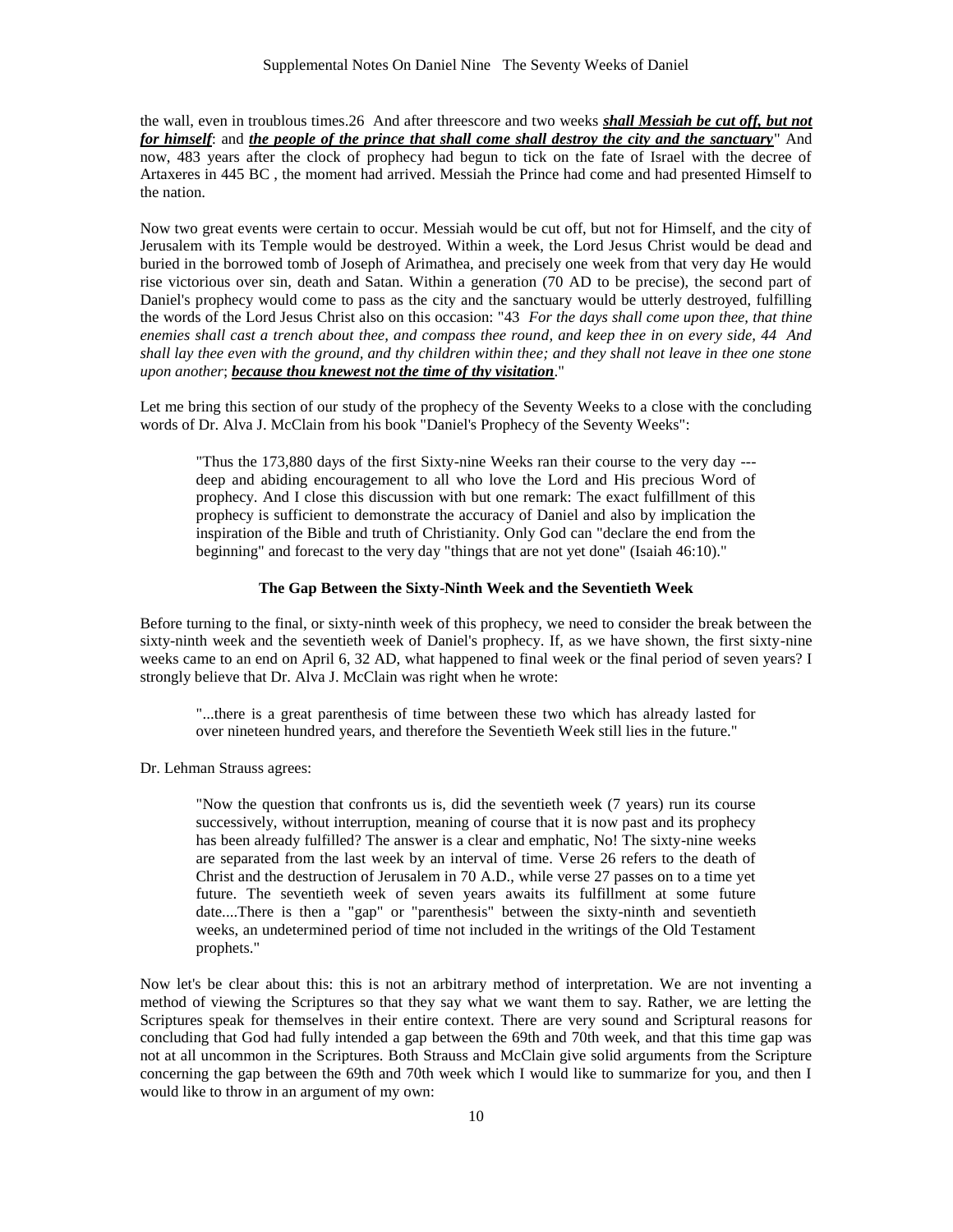1. As McClain points out: "Such a gap in time before the Seventieth Week is implied by the most natural reading of the prophecy." The great Dr. Melvin Grove Kyle used to speak of "our Anglo-Saxon passion for a continuous chronology" which was simply not something that the Oriental mind was interested in. According to Dr. Kyle, the Oriental mind was interested in the next important event, not in the time that might intervene!

When we read Daniel 9:24-27 we are not immediately brought to the conclusion that these weeks have to be continuous, except for the statement in verse 24 that the weeks are "determined" or "cut off" as the Hebrew word implies. But if you carefully read verses 25-27 and notice the order of the events, there is clearly the indication of a gap between the sixty-ninth and seventieth weeks . The end of the 69th week is clearly marked by the appearance of Messiah the Prince according to verse 25. Then, after these 69 weeks come two really key events, the death of Messiah and the utter destruction of the city of Jerusalem. A simple reading of the text indicates that these two events occur between the 69th and 70th week of Daniel.

2. This leads to the second clear argument for the gap, as McClain spells it out: "A gap in time between the Sixty-ninth and Seventieth Weeks is demanded by the historical fulfillment of the two predicted events of verse 26." Remember that the death of Messiah and the destruction of the city of Jerusalem took place after the end of the sixty-nine weeks. History records that Titus, the Roman, completely destroyed the city of Jerusalem and the Temple in 70 AD, nearly 40 years after the end of the 69 weeks. But in the prophecy, the destruction of the city of Jerusalem is placed before the events of the final or seventieth week. As McClain points out, "the very historical fulfillment of this one detail of the prophecy...demands a gap of at least thirty-eight years, and thus provides an infallible clue to the problem which has puzzled so many interpreters. For if even so much as one year is allowed between the last two weeks, the *principle* of the gap interpretation is admitted. And if, as we have seen, there must be at least thirty-eight years, then we have no ...reason for denying that there may be nineteen hundred." The beauty of this argument is that it is founded upon the rock of fulfilled prophecy and nothing assures us more of the fulfillment of unfulfilled prophecy more that the clear fulfillment of other parts of that same prophecy.

3. The third argument is a common sense argument. If the Seventy Weeks are continuous, then where in recorded history do we find the tremendous accomplishments listed in verse 24? You will recall what verse 24 promises: "Seventy weeks are determined upon thy people and upon thy holy city, *to finish the transgression, and to make an end of sins, and to make reconciliation for iniquity, and to bring in everlasting righteousness, and to seal up the vision and prophecy, and to anoint the most Holy*." Keeping in mind that these events are for the Jews (thy people...thy holy city), ask yourself the question, when have these things ever come to pass? If you take the position that there is no gap, then you must believe that events of the 70th week have already occurred. Following a strict continuous chronology, these events would had to occur sometime in the early days of the book of the Acts of the Apostles and even a light surface reading of the Acts ought to be sufficient to prove that these events simply never took place during that time. As McClain says:

"But the history of those years contains nothing that in any reasonable way corresponds with what Daniel saw at the end of the Seventy Weeks. Even if we should adopt the "spiritualizing" scheme of interpretation, still the bed is too short and the cover too narrow. Where in the history of Acts, for example, can you find any finishing of Jewish transgression, or an ending of Jewish sins? On the contrary, the transgression of the chosen nation increases by leaps and bounds until the crisis comes in the twenty-eighth chapter, where Paul turns definitely to the Gentiles. Or where in the period of the Acts can we find the "sealing up of the vision and the prophecy"? On the contrary, it is during this period and beyond that we find the greatest loosing of "vision and prophecy" in all the history of Revelation (Ed. note i.e.. the entire New Testament). But at the second coming of our Lord in glory, which will take place at the close of the Seventieth week, vision and prophecy will no longer be needed. The Word of God will be present in visible manifestation, and His law will go forth from Jerusalem."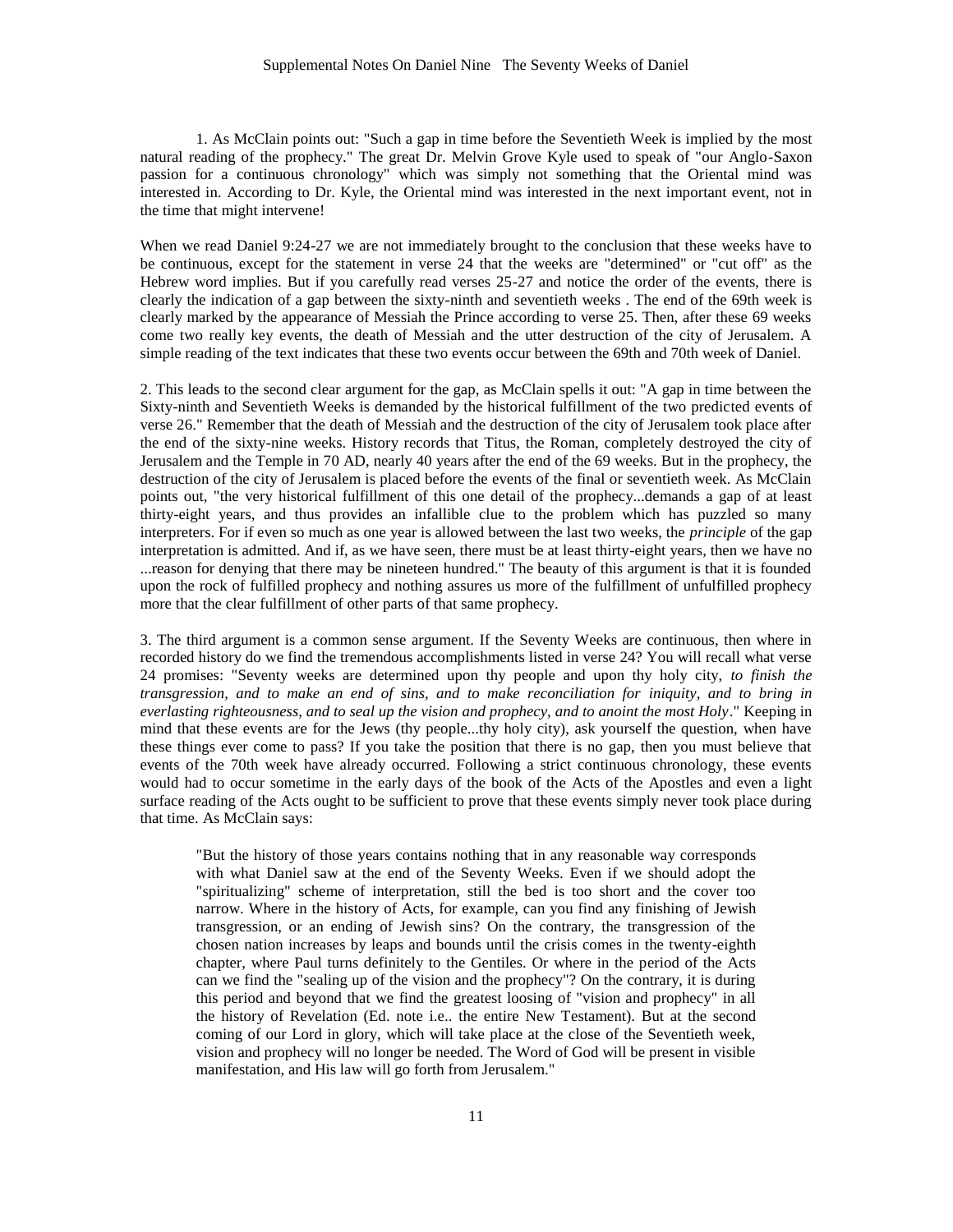4. The fourth argument for a gap between the 69th and 70th weeks is the example of the Scriptures themselves. The Bible is replete with examples of the gap between two events which at first appear to be continuous. Look carefully at these examples.

In Isaiah 9:6 which is clearly a Messianic prophecy we read: "For unto us a child is born, unto us a son is given: and the government shall be upon his shoulder: and his name shall be called Wonderful, Counsellor, The mighty God, The everlasting Father, The Prince of Peace." We all know that the first part of the verse ("For unto us a child is born, unto us a son is given:) was fulfilled at Christ's first coming 1900 years ago, but the last part of the verse ( "and the government shall be upon his shoulder: and his name shall be called Wonderful, Counsellor, The mighty God, The everlasting Father, The Prince of Peace." ) has yet to be fulfilled and will only be fulfilled at the Second Coming of the Lord Jesus Christ. These two parts of this verse appear to be continuous, yet between them is over 1900 years!

In Psalm 34:16 David wrote " The face of the LORD is against them that do evil, to cut off the remembrance of them from the earth." Peter quotes from this Psalm in third chapter of his first epistle "For the eyes of the Lord [are] over the righteous, and his ears [are open] unto their prayers: *but the face of the Lord [is] against them that do evil*. 1 Peter 3:12, however you will note that he does not give the entire quotation. Why? Because the Holy Spirit prevented him from writing it. God is against those who do evil, but He has reserved their judgment until the future, again indicating a gap of time between the first part of the verse and the second part of the verse.

Still clearer is an example we have already looked at in this paper, namely the prophecy of Zechariah fulfilled by Christ at the Triumphal Entry. Read it again: " Rejoice greatly, O daughter of Zion; shout, O daughter of Jerusalem: behold, thy King cometh unto thee: he [is] just, and having salvation; lowly, and riding upon an ass, and upon a colt the foal of an ass." Zechariah 9:9 That's where we usually stop. But without the slightest literary or chronological break the next verse continues: "And I will cut off the chariot from Ephraim, and the horse from Jerusalem, and the battle bow shall be cut off: *and he shall speak peace unto the heathen: and his dominion [shall be] from sea [even] to sea, and from the river [even] to the ends of the earth*." Zechariah 9:10 This prophecy has not yet been fulfilled, but it will be fulfilled just as surely as the first part was. This illustrates the gap that often appears between prophecies in the Old Testament.

Perhaps the best example of this is from the lips of the Lord Jesus Christ Himself. It was His habit to read in the synagogue in Nazareth the precious Scriptures. Oh, to have been there to hear Him read the Word of God! One Saturday He took the Book and turned to the passage which we know as Isaiah 6:1-3. The whole passage reads like this: "1 The Spirit of the Lord GOD is upon me; because the LORD hath anointed me to preach good tidings unto the meek; he hath sent me to bind up the brokenhearted, to proclaim liberty to the captives, and the opening of the prison to them that are bound; 2 To proclaim the acceptable year of the LORD, and the day of vengeance of our God; to comfort all that mourn; 3 To appoint unto them that mourn in Zion, to give unto them beauty for ashes, the oil of joy for mourning, the garment of praise for the spirit of heaviness; that they might be called trees of righteousness, the planting of the LORD, that he might be glorified." But a strange thing happened, after He finished the first verse, He started the second verse and ended the reading before the verse ended. Let the Spirit of God paint the picture for us:

"16 And he came to Nazareth, where he had been brought up: and, as his custom was, he went into the synagogue on the sabbath day, and stood up for to read. 17 And there was delivered unto him the book of the prophet Esaias. And when he had opened the book, he found the place where it was written, 18 The Spirit of the Lord is upon me, because he hath anointed me to preach the gospel to the poor; he hath sent me to heal the brokenhearted, to preach deliverance to the captives, and recovering of sight to the blind, to set at liberty them that are bruised, 19 To preach the acceptable year of the Lord. 20 And he closed the book, and he gave it again to the minister, and sat down. And the eyes of all them that were in the synagogue were fastened on him. 21 And he began to say unto them, This day is this scripture fulfilled in your ears." Luke 4:16-21

He stopped His reading in mid-verse, why? The answer is clear. The first coming of Christ would be the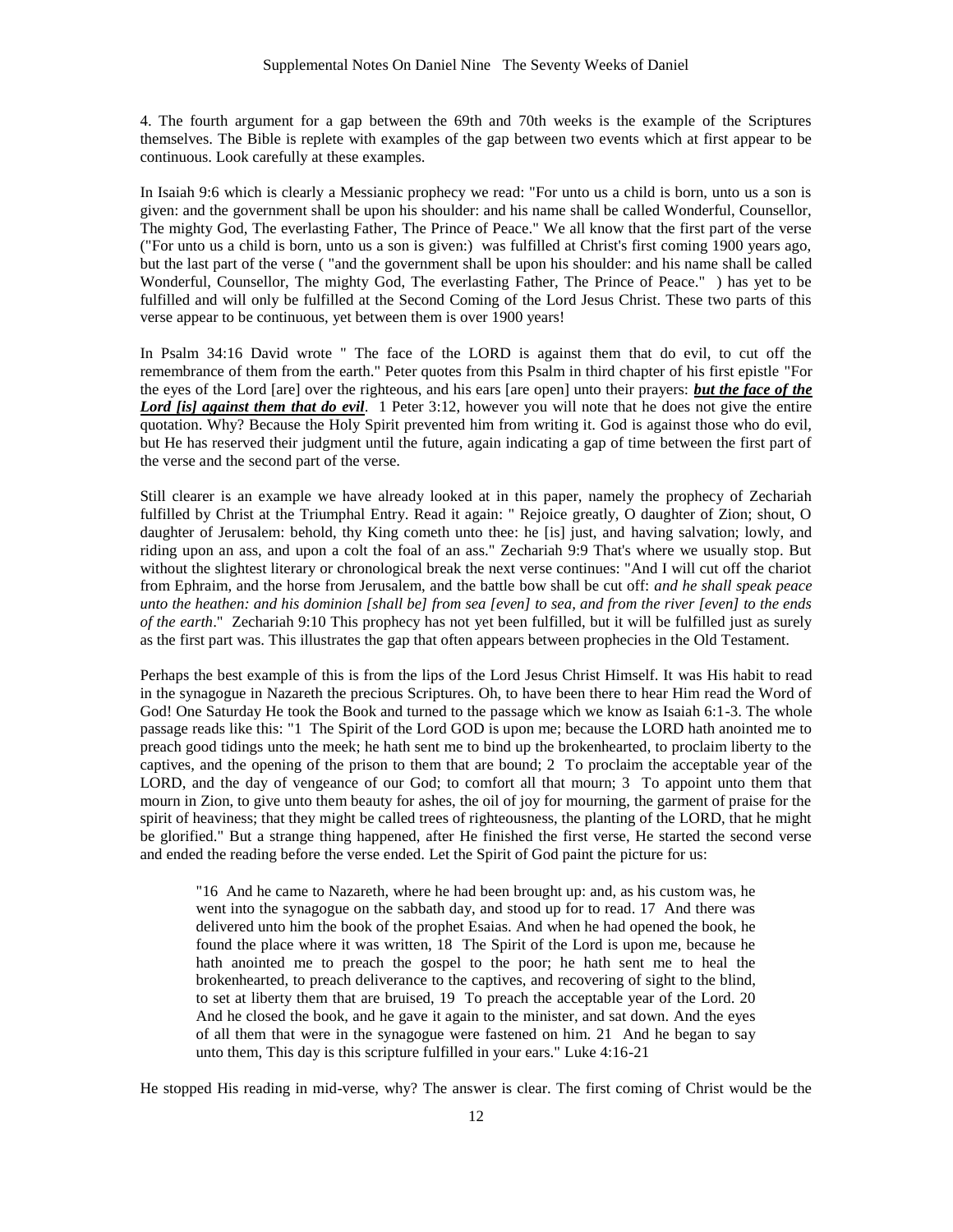proclamation of the acceptable year of the Lord, and in His second coming we find the "day of vengeance of our God." So far there is a least a nineteen hundred year gap between those commas! As McClain put it so well:

"By this one single act of His, Our Lord as the infallible Interpreter laid down the principle of "gap interpretation", apart from which the chronology of the Old Testament prophecy is an insoluble enigma."

Even the Hebrew prophets themselves recognized this curious practice of inserting long gaps in the very same prophecy. You will recall that Peter wrote: "10 Of which salvation the prophets have enquired and searched diligently, who prophesied of the grace that should come unto you: 11 Searching what, or what manner of time the Spirit of Christ which was in them did signify, when it testified beforehand **the sufferings of Christ, and the glory that should follow**." The prophets often puzzled at the same prophecies which they gave, for they testified on the one hand about the sufferings of Christ, and at almost the same breath they testified of the glories of Christ. The two seemed almost incompatible. But our Lord put them together when, on the day of His resurrection, He taught the first Sunday School class consisting of two disciples on their way home from Jerusalem. Listen to the story and pay close attention to what He told them:

Luke 24:13 " And, behold, two of them went that same day to a village called Emmaus, which was from Jerusalem [about] threescore furlongs. 14 And they talked together of all these things which had happened. 15 And it came to pass, that, while they communed together and reasoned, Jesus himself drew near, and went with them. 16 But their eyes were holden that they should not know him. 17 And he said unto them, What manner of communications are these that ye have one to another, as ye walk, and are sad? 18 And the one of them, whose name was Cleopas, answering said unto him, Art thou only a stranger in Jerusalem, and hast not known the things which are come to pass there in these days? 19 And he said unto them, What things? And they said unto him, Concerning Jesus of Nazareth, which was a prophet mighty in deed and word before God and all the people: 20 And how the chief priests and our rulers delivered him to be condemned to death, and have crucified him. 21 But we trusted that it had been he which should have redeemed Israel: and beside all this, to day is the third day since these things were done. .......25 Then he said unto them, O fools, and slow of heart to believe all that the prophets have spoken: 26 *Ought not Christ to have suffered these things, and to enter into his glory*? 27 And beginning at Moses and all the prophets, he expounded unto them in all the scriptures the things concerning himself."

The Hebrew prophets of old saw from a distance the first and second advents of Christ together, like a man looking from a long distance at a mountain. But as he draws near he discovers that it is not one mountain he is seeing but two! So the Old Testament prophets saw the first and second comings of Christ as one event, but they did not see the wide gap of over 1900 years in between.



5. A fifth argument for a gap between the 69th and 70th week is the testimony of the Lord Jesus Christ Himself that the 70th week was yet to come in the future. Verse 27 of this passage says: " 27 And he shall confirm the covenant with many for one week: and in the midst of the week he shall cause the sacrifice and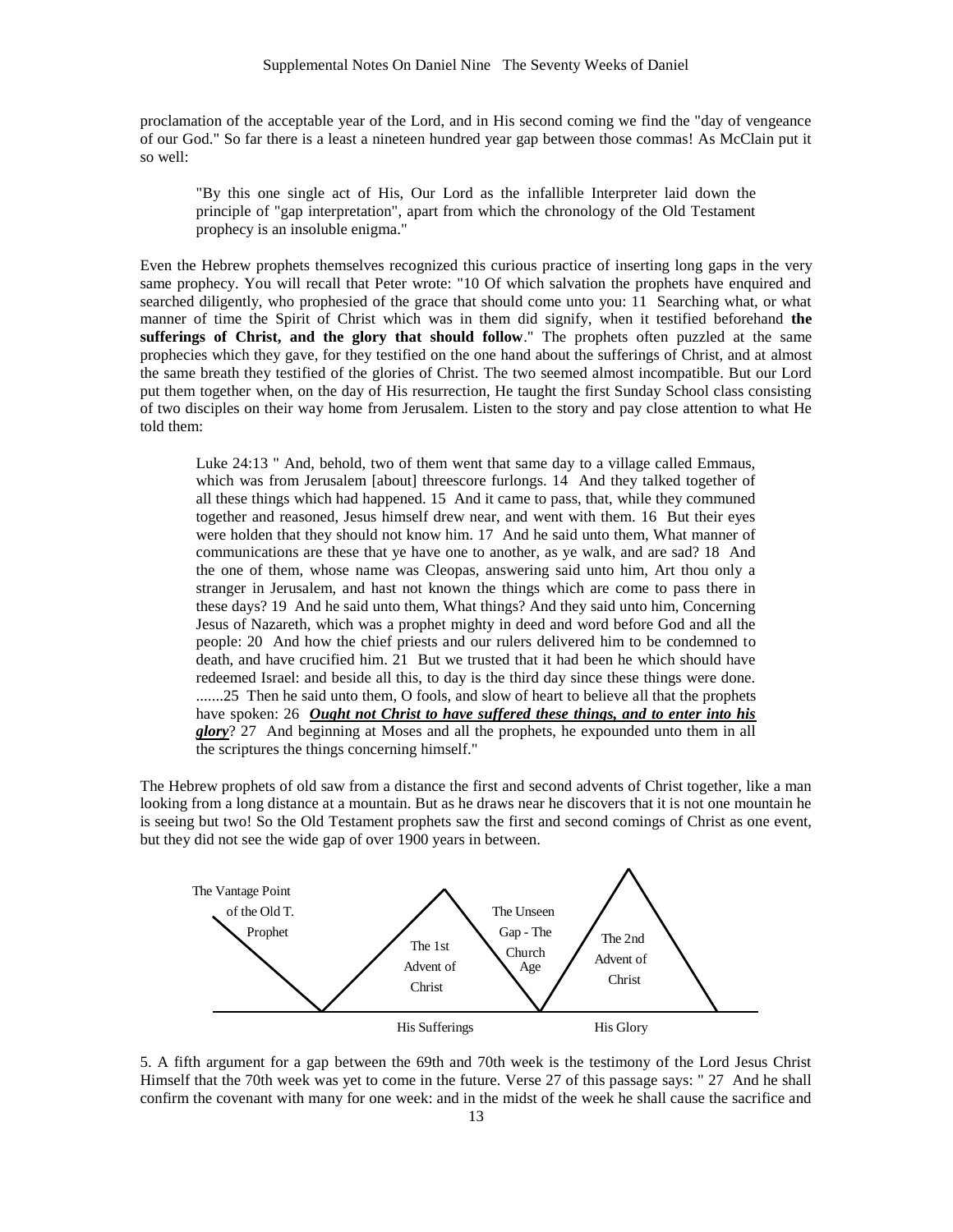the oblation to cease, and for the *overspreading of abominations* he shall make it desolate, even until the consummation, and that determined shall be poured upon the desolate." The Hebrew is exceedingly difficult here as reflected in our English translation which is also difficult. The word "overspreading " is the same word in our Bible that is sometimes translated "wings". Martin Luther rendered this verse like this: "Upon the wings stands the abomination of desolation." This same expression is found in Daniel 12:11 "And from the time [that] the daily [sacrifice] shall be taken away, and the *abomination that maketh desolate* set up, [there shall be] a thousand two hundred and ninety days. " We will save a discussion of the abomination of desolation for later in our study of the book of Daniel, but suffice it to say that Daniel understands that it is directly connected with the ending of the Jewish sacrifices in the middle of the 70th week.

Now turning to the words of our Lord Jesus Christ in the 24th chapter of Matthew we find that Christ is speaking of the same thing as Daniel. In the 15th verse He warns the Jews to flee from their homes to the mountains " When ye therefore shall see the *abomination of desolation, spoken of by Daniel the prophet*, stand in the holy place, (whoso readeth, let him understand:)" Then He gives the reason for the warning in verse 21: "For then shall be great tribulation, such as was not since the beginning of the world to this time, no, nor ever shall be." But the Lord made it clear to them that they were not to be utterly disheartened because "*Immediately after the tribulation of those days* shall the sun be darkened, and the moon shall not give her light, and the stars shall fall from heaven, and the powers of the heavens shall be shaken: 30 And then shall appear the sign of the Son of man in heaven: and then shall all the tribes of the earth mourn, *and they shall see the Son of man coming in the clouds of heaven with power and great glory*. 31 And he shall send his angels with a great sound of a trumpet, and they shall gather together his elect from the four winds, from one end of heaven to the other." Daniel 9:29-31

Now Daniel has clearly placed these events in the middle of the Seventieth Week and our Lord has further explained that they will immediately precede His second coming in power and glory. Therefore, it is abundantly clear that Seventieth Week must also come at the end of the present age of grace just prior to Christ's return to this earth to set up His earthly kingdom for 1000 years! Now this is the clear teaching of the Lord Jesus Christ on the matter and it ought to once and for all settle the matter. Our Lord has not yet come in His glory. The Seventieth Week is still in the future. There is a clearly discernible, Scripturally supportable gap between the 69th and 70th week of Daniel.

6. The sixth argument for the gap between the 69th and 70th week is my own and yet I think it falls right in line with the other arguments. It is simply this: Daniel did not know about the great plan of God which Paul would reveal, that is the mystery of the Church. Romans 16:25 "Now to him that is of power to stablish you according to my gospel, and the preaching of Jesus Christ, according to the revelation of the mystery, which was kept secret since the world began." In the Bible sense a mystery is a doctrine revealed in the New Testament that was concealed in the New Testament. This mystery was the plan of God to set Israel aside for a time because of their rejection of Christ and unbelief, and to create a new body of believers here upon the earth called the "church" as mentioned in Romans 11:25 "For I would not, brethren, that ye should be ignorant of this mystery, lest ye should be wise in your own conceits; that blindness in part is happened to Israel, until the fulness of the Gentiles be come in."

It was the plan of God that Israel be set aside and that a mostly Gentile Church take her place in the plan and program of God following the death, burial, resurrection and ascension of the Lord Jesus Christ. God has stopped the clock so to speak on His dealings with the Jews on a national level. The clock of God's dealings with Israel will resume when the Church is taken out of the world at the rapture. God is not finished with the Jews! They will be restored to their place of prominence in God's prophetic plan! And this return to focus on the Jews after the rapture of the Church happens to coincide nicely with the beginning of the tribulation period, which is Daniel's Seventieth Week! The Word of God interpreted literally and dispensationally dove-tails so smoothly that it appears to be seamless.

To conclude this part of the paper, I would like to give you four practical benefits of understanding this gap between the 69th and 70th week as pointed out by McClain: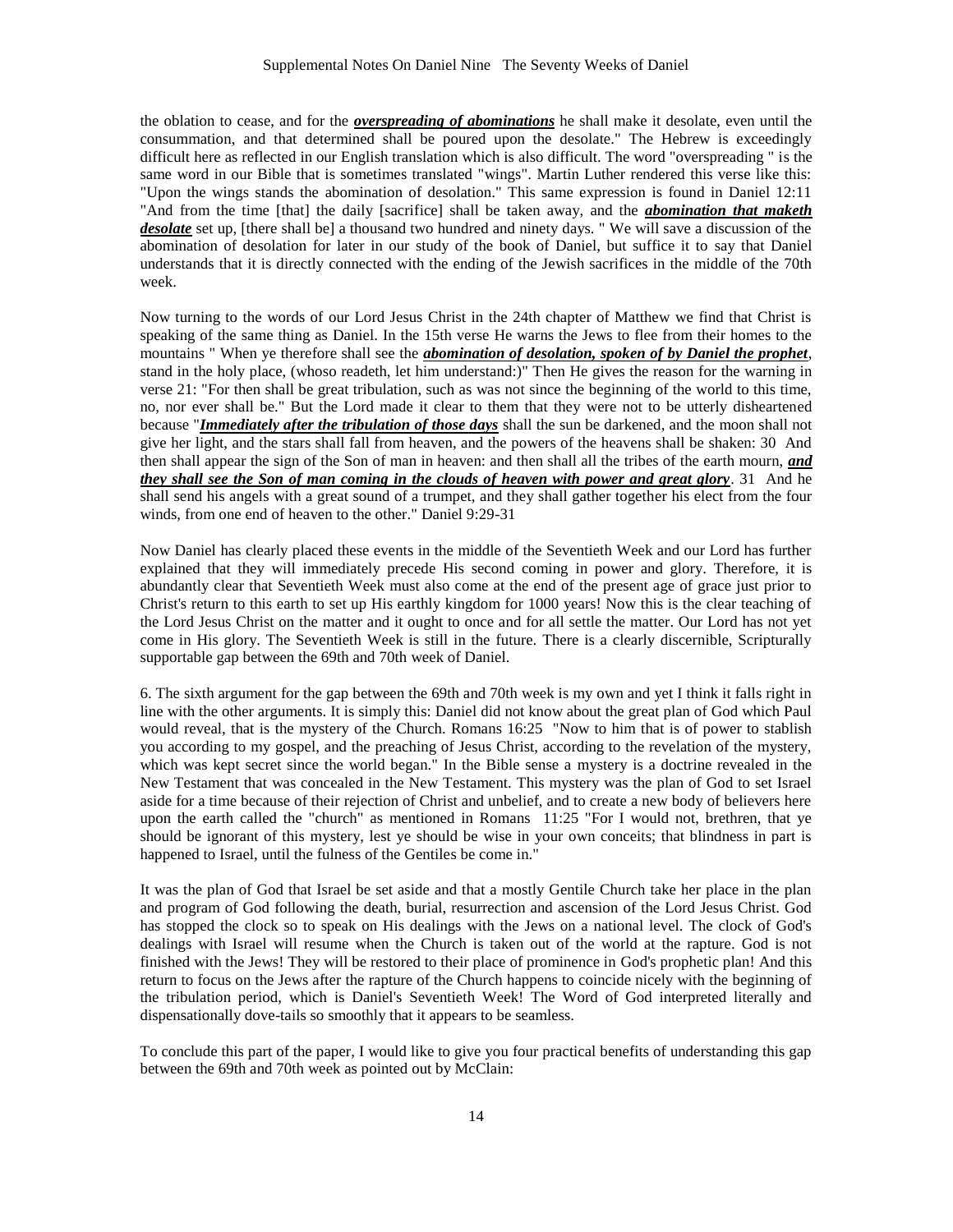1. Understanding that there is a gap between the 69th and 70th week of Daniel will keep us from being confused as we interpret the Bible. Great scholars of the past have really stumbled over the chronology of the seventy weeks. Dr. Nathaniel West expressed the feelings of many of the great scholars of the past who failed to understand the nature of the gap when he wrote: "The effort to connect it (the 70th week) immediately with the sixty-ninth has led to results in exegesis both amazing and amusing. Never was the hopelessness of any task more thoroughly evinced than here." One writer while defending the literal fulfillment of the first sixty-nine weeks admits: "Chronology fails as to the last week." Dr. E. B. Pusey, a scholar of the Church of England of the last century known for his orthodoxy and scholarship honestly confesses his inability to understand this passage. He writes that he cannot explain the final week because "we do not have the chronology data to fix it." One writer put it very clearly when he wrote: "every fresh interpretation only adds to the force of our conviction that *some radical error* lies at the foundation of all our Christian interpretations, and, till it is discovered, the Seventy Weeks of Daniel will remain unexplained and inexplicable to the comprehension of every unprejudiced inquirer." As McClain answered so well: "*'this radical error' was the failure to see the great interval of time between the sixth-ninth and seventieth weeks*." This certainly clears up the confusion! We can now "rightly divide the Word of Truth". It underscores a solid need for understanding the dispensational nature of the theology of the Bible!

2. The second practical point made by McClain is that "this important principle explains why the whole of our present age, so great in so many respects is passed over by the prophets with comparative silence. And it constantly keeps us on our guard against attempting to find things in Old Testament prophecy which are not there." One thing is for certain, you will not find the Church or the Church age in the Old Testament at all.

3. The third principle is that this understanding of the gap between the 69th and 70 week of Daniel is proof that God is not yet finished with the nation of Israel. The rise of Reformed and Charismatic theologies in the past few years with their insistence that the Church replaces Israel and the promises of God to Israel have been assumed by the Church has led to the feeling that God is forever finished with Israel. A clear understanding of the gap here presented reconfirms to us that God is not yet finished with Israel. There seven years to go, and then an earthly kingdom of 1000 years in which Israel will play a conspicuous role.

4. The final practical principle, and I think the most important is the observation made by McClain that "acceptance of the Gap interpretation of the Seventieth Week makes utterly impossible all date setting schemes for the present age and for the second coming of the Lord, since the entire parenthesis of time is both unrevealed and elastic from the human standpoint. Every scheme of date-setting requires for its basis a continuous prophetic chronology covering the present age. Without this, date-setters are helpless. And according to the Gap principle, there can be no such chronology. Only an omniscient God could have given such a continuous chronology, and He for good and wise reasons did not give it. Therefore, we need not waste any time even discussing the possibility of setting a date for the Lord's return. It simply cannot be done."

#### **The Seventieth Week**

So far in our study of the Seventy Weeks of Daniel we have focused on the first Sixty-Nine Weeks of prophetic years. The period began on March 14, 445 B.C. with the decree of Artaxeres to rebuild and restore Jerusalem (Nehemiah 2:1-18) and concluded with the so-called "Triumphal Entry" of the Lord Jesus Christ on April 6, 32 A.D. when our Lord presented Himself as the King of Israel and was rejected by the nation. This period encompassed 69 sevens of years or 483 years out of a total of 490 years.

Then we examined the gap between the fulfillment of the 69th and the 70th week. We demonstrated that the 70th week was postponed for indefinite period of time which we know has now extended almost two thousand years. This gap, we have proven, is not unusual in the Scriptures and is marked by two events of enormous importance: the cutting off of Messiah (at Calvary), and the destruction of the city of Jerusalem and the Temple ( in 70 A.D. by Titus the Roman). These two events have occurred just as they were prophesied. Now the Seventieth Week of Daniel is clearly yet to be fulfilled in the future. It is this last week of years, the final period of seven years, which is our focus in the closing pages of this study.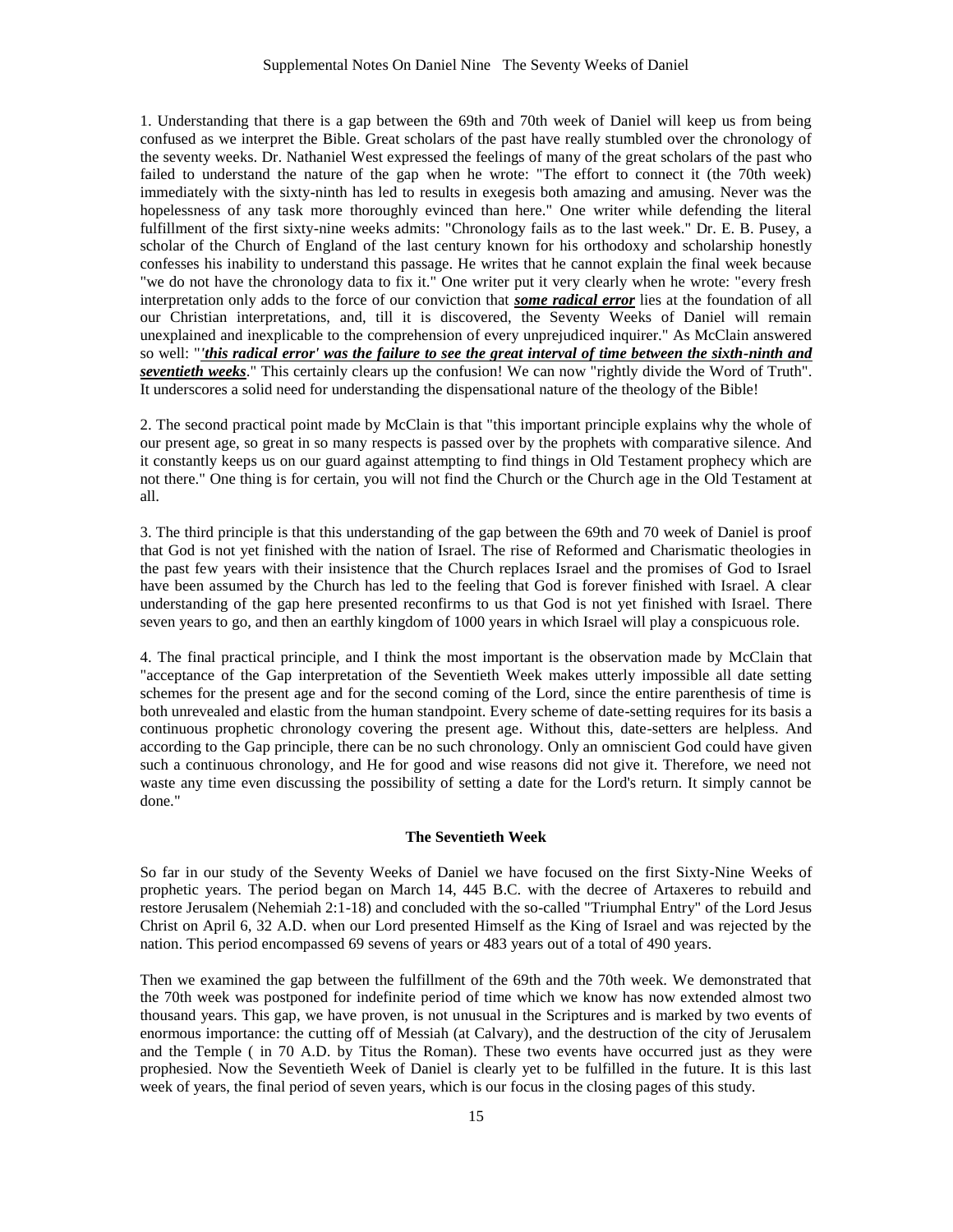The Seventieth Week of Daniel is found detailed in Daniel 9:27 "And he shall confirm the covenant with many for one week: and in the midst of the week he shall cause the sacrifice and the oblation to cease, and for the overspreading of abominations he shall make it desolate, even until the consummation, and that determined shall be poured upon the desolate." But before look closely at this verse, we must pick up one thought out of Daniel 9:26.

"And after threescore and two weeks shall *Messiah* be cut off, but not for himself: and *the people of the prince that shall come shall destroy the city and the sanctuary*; and the end thereof shall be with a flood, and unto the end of the war desolations are determined."

The first thing that ought to be immediately obvious is the mention of two different princes. In the first part of verse 26 we read about "Messiah" who is called "the Prince" in verse 25. This is the Lord Jesus Christ Who we are told in this verse is "cut off, but not for himself." That is, the Lord Jesus Christ took your place and mine on the cross of Calvary and paid our sin debt by the shedding of His own precious blood. He became the propitiation for our sins and satisfied fully the righteous demands of the Father as our sinless substitute by means of His vicarious atonement. He was cut off, so that we might be accepted in the Beloved!

But there is a second prince here who is wholly unlike Messiah the Prince, although he would like very much to be thought of the same way. He is "the prince that shall come". Unlike Messiah, who arose out of the nation of Israel, this prince shall be a descendent of the people who destroyed the city of Jerusalem and its Temple. History, of course, clearly records that Titus the Roman and his legions of Roman Soldiers destroyed the city and the temple in A.D. 70. So this prince comes from somewhere within the Roman Empire, possibly Italy itself, but most assuredly Europe. This prince is known in the Scriptures by other names: the little horn, the son of perdition, the beast, and the antichrist. He is clearly identified as a ruler who will arise out of the area once encompassed by the Roman Empire. It is my personal belief that this one is a Gentile, because the times of the Gentiles, beginning with destruction of Jerusalem in 586 B.C. and ending with the setting up of the kingdom of the Lord Jesus Christ in Jerusalem, will not have yet been fulfilled. The antichrist will be the last great Gentile ruler who will hold sway in Jerusalem.

Now in verse 27 we are given a rather disturbing picture of this prince who shall come:

"And he shall confirm the covenant with many for one week: and in the midst of the week he shall cause the sacrifice and the oblation to cease, and for the overspreading of abominations he shall make it desolate, even until the consummation, and that determined shall be poured upon the desolate."

He will make a covenant with the nation of Israel for a period of seven years ("one week") and in the middle of that period he will break the covenant, and turn against the people of Israel with a vengeance.

Having identified the antichrist, now let's examine the nature of this last week of seven years in which he acts as the principal player on the world stage. McClain gives us an excellent breakdown of this Seventieth Week into six points which I will largely follow here:

*1. The Seventieth Week is a period of seven years which takes place in God's prophetic plan between the Rapture of the Church and the Revelation of Christ (His return in glory at Armageddon).* We have clearly established that the Seventieth Week of Daniel is yet future of our own time for several reasons which we have already spent abundant time upon and which will not be repeated here. But let's simply remind ourselves that the Lord Jesus Christ Himself says that the "abomination of desolation" of the Seventieth Week would appear before His own return to the earth in power and glory.

Matthew 24:15-30 " *When ye therefore shall see the abomination of desolation, spoken of by Daniel the prophet, stand in the holy place, (whoso readeth, let him understand:)* 16 Then let them which be in Judaea flee into the mountains: 17 Let him which is on the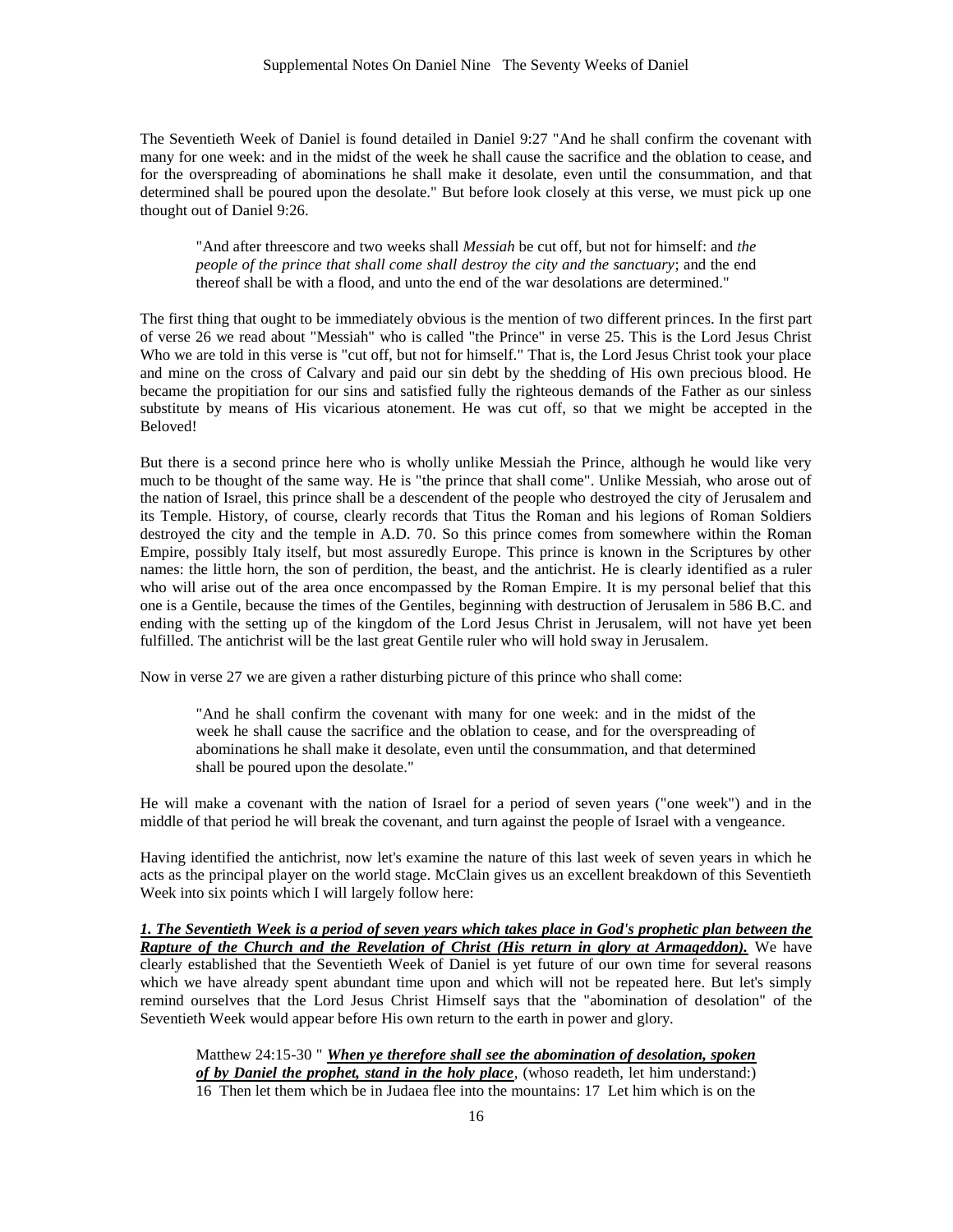housetop not come down to take any thing out of his house: 18 Neither let him which is in the field return back to take his clothes. 19 And woe unto them that are with child, and to them that give suck in those days! 20 But pray ye that your flight be not in the winter, neither on the sabbath day: 21 For then shall be great tribulation, such as was not since the beginning of the world to this time, no, nor ever shall be. 22 And except those days should be shortened, there should no flesh be saved: but for the elect's sake those days shall be shortened. 23 Then if any man shall say unto you, Lo, here is Christ, or there; believe it not. 24 For there shall arise false Christs, and false prophets, and shall shew great signs and wonders; insomuch that, if it were possible, they shall deceive the very elect. 25 Behold, I have told you before. 26 Wherefore if they shall say unto you, Behold, he is in the desert; go not forth: behold, he is in the secret chambers; believe it not. 27 For as the lightning cometh out of the east, and shineth even unto the west; so shall also the coming of the Son of man be. 28 For wheresoever the carcase is, there will the eagles be gathered together. 29 Immediately after the tribulation of those days shall the sun be darkened, and the moon shall not give her light, and the stars shall fall from heaven, and the powers of the heavens shall be shaken: 30 And then shall appear the sign of the Son of man in heaven: and then shall all the tribes of the earth mourn, and they shall *see the Son of man coming in the clouds of heaven with power and great glory*."

But we can be even more precise. We know that this Roman prince, the antichrist will make his appearance on the earth at the beginning of this final seven year period. But we also know from the Scripture that the antichrist cannot make his appearance until the rapture of the Church. Listen to the words of Paul in 2 Thessalonians 2:3-9:

"3 Let no man deceive you by any means: for that day shall not come, except there come a falling away first, and *that man of sin* be revealed, *the son of perdition*; 4 Who opposeth and exalteth himself above all that is called God, or that is worshipped; so that he as God sitteth in the temple of God, shewing himself that he is God. 5 Remember ye not, that, when I was yet with you, I told you these things? 6 And now ye know *what*  withholdeth that he might be revealed in his time. 7 For the mystery of iniquity doth

already work: only *he who now letteth will let, until he be taken out of the way*. 8 *And then shall that Wicked be revealed*, whom the Lord shall consume with the spirit of his mouth, and shall destroy with the brightness of his coming: 9 Even him, whose coming is after the working of Satan with all power and signs and lying wonders, "

Now the restraining influence that withholds the revelation of the man of sin cannot be anything less than the direct influence of the Holy Spirit of God, Who presently indwells the life of every believer in this Church Age. In order of the man of sin to be revealed the restraining influence of the Holy Spirit must be removed, hence the Seventieth Week cannot begin until the Church is raptured out of the world. Then, and then only the man of sin can be revealed and be allowed to plunge the world into tribulation. The language here is crystal clear. The Roman prince cannot be revealed until the removal of the restraining influence of the Holy Spirit after the rapture of the true church from the earth. Immediately after the rapture, the man of sin quickly moves into the world spotlight and takes command. For years good men have labored greatly in the field of speculation concerning the identity of the antichrist. This passage, concert with Daniel 9, makes it very clear that his identity is secret and will remain so until after the rapture. We ought to be focusing our attention not on the antichrist, but on the real Christ. He alone has the answers to the deepest need of the human heart.

It is also very clear that what marks the end of this Seventieth Week is the return in glory of the Lord Jesus Christ. This is true for a number of reasons. First, the blessings listed in Daniel 9:24 will come to Israel at the end of the Seventieth Week and as we shall see later in this study, these blessings can only be brought in by the literal return of the Lord Jesus Christ to set up the Throne of David again and His direct rule over the earth for 1000 years. Second, since the evil power of the Roman prince continues to the full end of the Seventieth Week as predicted in 9:27, and since this same evil man is the one "whom the Lord shall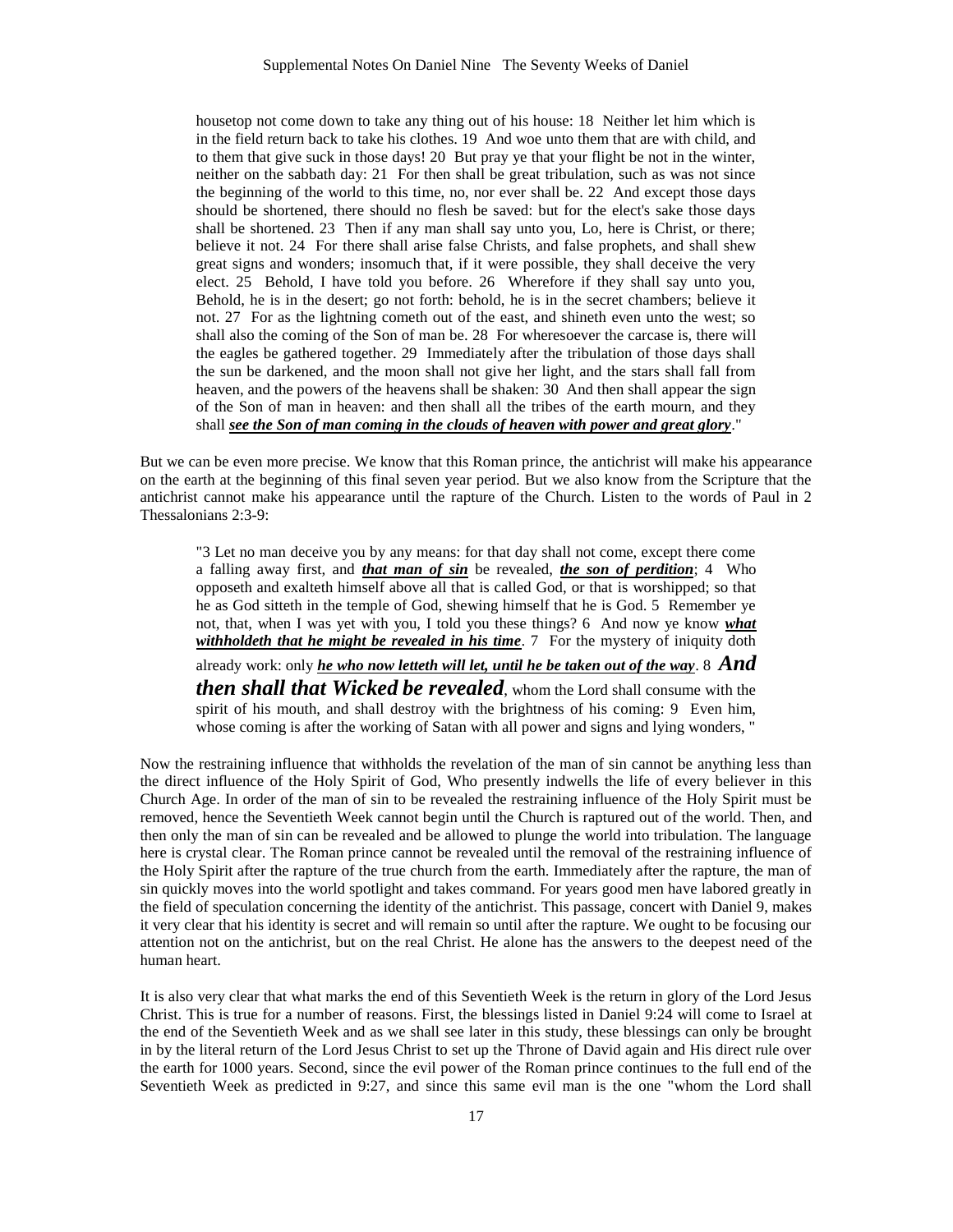consume with the spirit of his mouth, and shall destroy with the brightness of his coming", it only makes sense that the appearance of the Lord Himself mark the end of the Seventieth Week. In fact, as MacClain points out: "it will be the glorious second coming of Messiah which will terminate the entire period of the Seventy Weeks and usher in the covenanted blessings to Israel."

2. The Seventieth Week gives us an exact and precise chronological framework for the climactic events recorded in the Book of the Revelation of Jesus Christ from chapters six to nineteen. I am referring to the last 3 1/2 years of the seven year period. This period is referred to as the *Time of Jacob's Trouble* or the *Great Tribulation* period. We have already studied the extraordinary occurrences of references to this time period in the Biblical record. It is called "a time, times, and half a time" in Revelation 12:14 and in Daniel 7:25, 12:7. It is called "forty and two months" in Revelation 11:2 and 13:5. And it is called "a thousand two hundred and threescore days" in Revelation 11:3 and 12:6. However you slice it, it all adds up the same: 3 1/2 years of 360 days each!

Now understanding that these three and one half years of Jacob's Trouble as recorded in the book of the Revelation of Jesus Christ are identical to the last half of Daniel's Seventieth Week we can use the prophecy of the Seventieth Week as an inspired key to the interpretation of the Book of the Revelation of Jesus Christ. Note Revelation 11:2-3 for the key to unlock the chronology of the Book of the Revelation of Jesus Christ:

"2 But the court which is without the temple leave out, and measure it not; for it is given unto the Gentiles: and the holy city shall they tread under foot forty and two months. 3 And I will give power unto my two witnesses, and they shall prophesy a thousand two hundred and threescore days, clothed in sackcloth."

Now the 42 months mentioned in verse 2 is when the holy city (Jerusalem) will be trodden under foot by the Gentiles. Naturally this 3 1/2 year period represents the later half of the Seventieth Week when the antichrist is in full possession of his powers and authority and stops the Jewish sacrificial system from functioning ( Daniel 9:27). It is likewise clear that the "thousand two hundred and threescore days" of verse 3 which features the work of the two witnesses speak of the first 3 1/2 years of the Tribulation period. The two witnesses are able to work unmolested until the antichrist reaches the height of his power in the middle of the Tribulation Period. Thus, we can say that the book of the Revelation encompasses the entire Seventieth Week of Daniel. The first half marked by the work of the two witnesses and rise to power of the antichrist, and the second part marked by the man of sin's absolute domination of the world and his awful persecution of the nation of Israel. The middle point in the Tribulation appears to be the slaying of the two witnesses in Revelation 11 and the sounding of the seventh angel (Revelation 11:15-19).

With those facts in mind we can now locate the beginning and ending of the Seventieth Week of Daniel in the Book of the Revelation. We know that the Seventieth Week of Daniel will end with glorious appearing of the Lord Jesus Christ from Heaven. So therefore the Seventieth Week ends in Revelation 19:11-21 with His victory over the armies of the antichrist at the Battle of Armageddon. Since Daniel 9:27 tells us that the Seventieth Week begins with the signing of the peace treaty between Israel and the Beast, we can fix the beginning of the Seventieth Week to Revelation 6:1-2 where the false Christ rides out on his rise to world conquest. As McClain puts it:

Thus chapters six through nineteen of Revelation cover the Seventieth Week of Daniel's prophecy, an exact period of seven prophetic years divided into two equal halves at the sounding of the "seventh angel". Borne along by the same Spirit of prophecy, Daniel furnishes the chronological frame, and John fills in the details. If we separate the two, the prophecy becomes an insoluble enigma."

3. The Seventieth Week will begin with the making of a confirmed covenant between the Roman Prince and the Jewish people which will result in their being able to rebuild the Temple and restore the sacrificial system. I remind you our text says: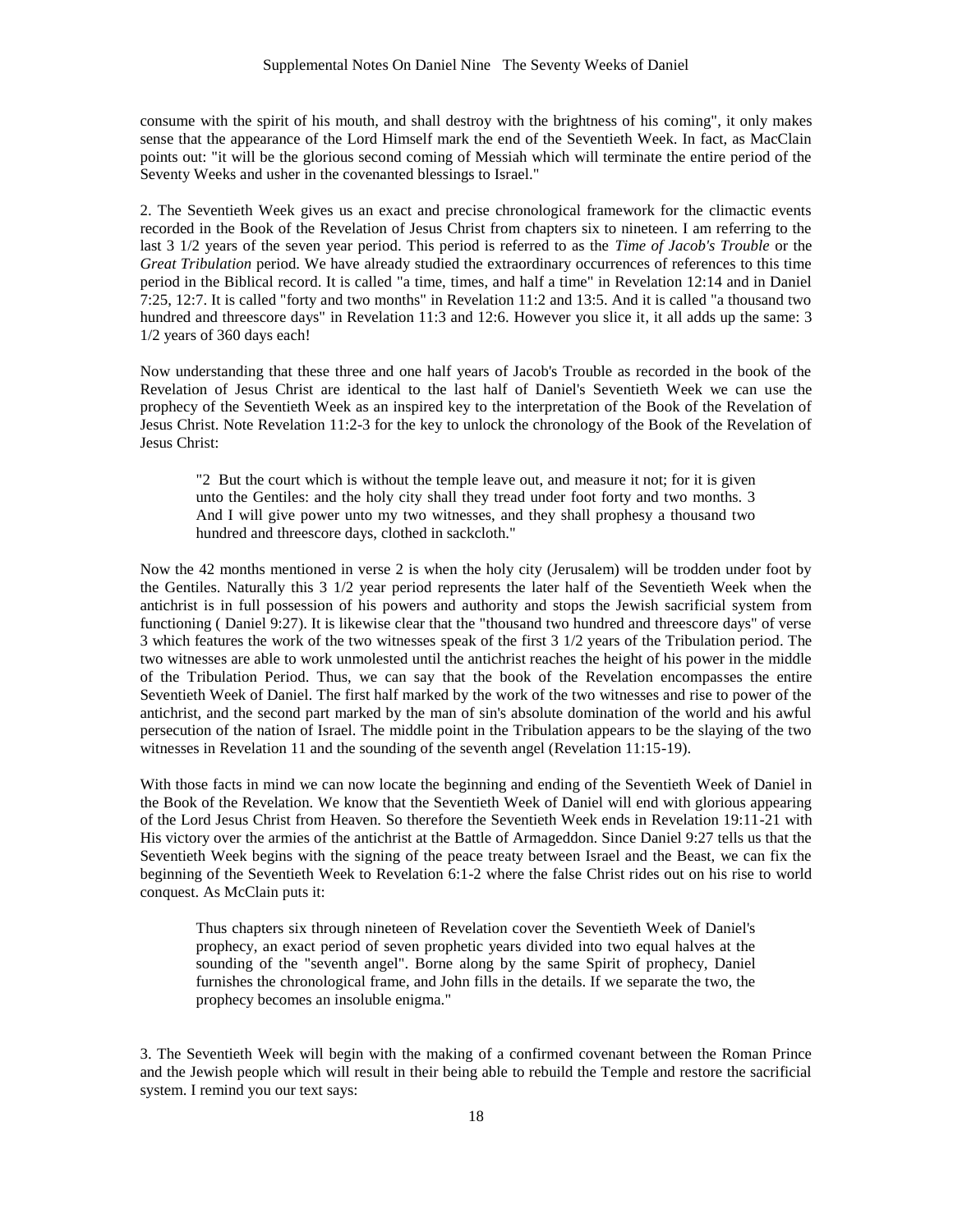"And he shall confirm the covenant with many for one week: and in the midst of the week he shall cause the sacrifice and the oblation to cease, and for the overspreading of abominations he shall make it desolate, even until the consummation, and that determined shall be poured upon the desolate."

Now this verse is rich in significance. Although we are not given the precise nature of the treaty between the Roman prince and the Jewish people, there is a least a clue in this verse. You will note that after 3 1/2 years (the midst of the week) the Roman prince breaks the treaty and causes the "sacrifice and the oblation to cease". This suggests that a major feature of this treaty is the restoration of the Jewish sacrificial system.

Why would a treaty with a foreign power be necessary in order to commence the Mosaic sacrificial system? The answer lies in the current reality in the Middle East, just as God had planned it in eternity past. With all of its wealth, power and sophistication, the nation of Israel lacks something that it desperately desires: the ability to rebuild the Temple at Jerusalem and to reinstate the sacrificial system. But the nation of Israel realizes that it would be national suicide to attempt such an undertaking. On the spot where the Temple once stood, on that holy ground, a Mohammendan mosque now stands. This mosque is one of the most sacred sites to the Islamic peoples of the Middle East. If Israel would raise a hand to tear this mosque down every Moslem country in the world would declare a holy war against Israel. All the military might of the United States would not be sufficient to save the Jews in such a case. So there they are, locked in a staredown, the Jews and their Moslem neighbors, waiting for the other person to blink.

But what if there was a leader in Europe who could unite the countries the former Roman empire into a formidable fighting force? With the Soviet Union now broken and the United States on a moral, financial, and military decline, the world is ready for the emergence of another superpower, and many are looking to the European Union for such a superpower. It would be almost as if the Roman Empire had come back to life again! The leader of this coalition would have to be a man of enormous personal magnetism. And a wonderful way for him prove his ability would be to orchestrate peace between the Jews and their Arab neighbors in such a fashion that the Jews would realize their cherished dream of reinstituting the Mosaic system. We can certainly see how a scenario like this could play out in the hands of the antichrist.

4. In the very middle of the Seventieth Week, the antichrist will suddenly and unexpectedly reverse his attitudes of friendship with the Jews, and will shatter his covenant with them. He will put an end to Jewish worship in the reconstructed Temple. This will be a very dramatic shift. The antichrist uses his league with the Jews to rise to power and prominence. Then, when he is at the very pinnacle of power, he turns on the Jews. There are several reasons why this happens.

Let's remember who this is. He is the antichrist. He is a false Christ, empowered by Satan. He has no love for Christ, only an intense burning hatred. The true Church is safely beyond his reach, so he goes after the earthly people of the Lord Jesus Christ, the Jews. He will be virulently anti-Semitic, making Hitler look like a Sunday School teacher. His treaty with the Jews is like everything else the devil does: it is a lie. Once he has the power and the wealth he needs, he will scrap the treaty and turn and rend Israel.

But there is a far more sinister and yet more obvious reason for his change of attitude toward the Jews. We read this in Second Thessalonians 2:

"3 Let no man deceive you by any means: for [that day shall not come], except there come a falling away first, and that man of sin be revealed, the son of perdition; 4 Who opposeth and exalteth himself above all that is called God, or that is worshipped; so that he as God sitteth in the temple of God, shewing himself that he is God. "

Intoxicated with his power, this false Christ will take his seat in the Temple and declare to all that world that he is god. To the sternly monotheistic Jew, this act will be an "abomination of desolation" and the backlash will be sufficient to make Israel the target of the fierce wrath of this evil man. He will use their refusal pay homage to him as a pretext to break his treaty and will forcibly cease the worship in the Temple.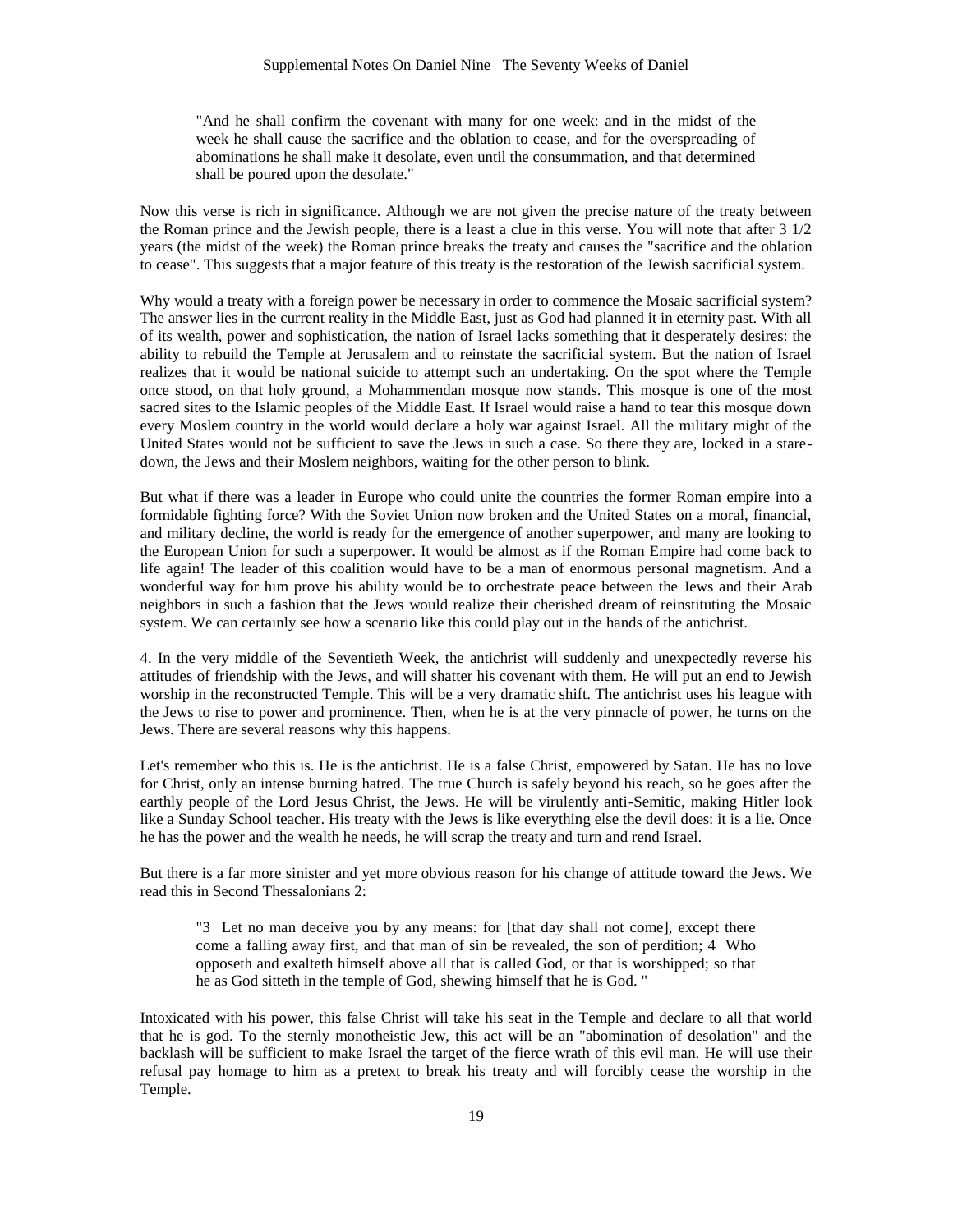The growing humanism of the age with the new age philosophy inherent in our institutions is paving the way for the religion of the antichrist. Listen to the words of MacClain on this subject. "F. L. Godet, noted Swiss theologian, pointed out that the 'theological system' of the antichrist could be summed up in three propositions:

- 1. There is no personal God without and above the universe.
- 2. Man is himself his own god -- god of this world.
- 3. I am the representative of humanity; by worshipping me, humanity worships itself."

5. From the middle of the Seventieth Week to its bitter end (3 1/2 years), Israel will be plunged into horrible "desolations" unlike anything ever seen on this earth before. Look at the end of verse 27 again:

"And he shall confirm the covenant with many for one week: and in the midst of the week he shall cause the sacrifice and the oblation to cease, and *for the overspreading of abominations he shall make it desolate, even until the consummation, and that determined shall be poured upon the desolate*."

This period of desolations begins in the middle of the week, after 3 1/2 years, so it will continue on for 3 1/2 more years. MacClain points out that "this is exactly the time specified in Daniel 7:25 during which the Roman beast would "wear out the saints of the Most High"; the same measure of time given in Revelation 13:5-7 when this beast "shall make war with the saints and ... overcome them"; the same time mentioned in Revelation 11:2, during which the holy city shall be trodden down of the Gentile nations; the same time referred to in Revelation 12:6, 14, during which the "woman" (Israel) will be given the special protection of God. Thus all of divine prophecy fits perfectly together: the same persecutor, the same kind of persecution, the same nation under persecution, and exactly the same length of time....In this way, the prophecy of the Book of Revelation synchronizes exactly with Daniel's great prophecy of the end time."

There will be a sort of calm before the storm of the Tribulation. The first 3 1/2 years under the treaty of the man of sin will be relatively peaceful, but those last three and one half years will be so terrible that the Lord Himself said: And except those days should be shortened, there should no flesh be saved: but for the elect's sake those days shall be shortened." Matthew 24:22 The word for shortened does not mean decreased, but rather limited. The time of Jacob's Trouble will last exactly 1260 days, 42 months, or 3 1/2 years which ever you want to say, and no more than that. If it were prolonged any more than that the nation of Israel simply would not survive it.

6. The end of this Seventieth Week, this final seven period, will bring to a close the entire prophecy of the Seventy Weeks (490 years) and will result in the blessings promised in Daniel 9:24. We end this paper where we came in. God began this prophecy with a promise that at the end of 490 years (70 weeks of sevens) that there would be great blessing. Let's look one last time at those blessings.

"24 Seventy weeks are determined upon thy people and upon thy holy city, to finish the transgression, and to make an end of sins, and to make reconciliation for iniquity, and to bring in everlasting righteousness, and to seal up the vision and prophecy, and to anoint the most Holy."

Let's remind ourselves that this is a prophecy to a certain people and to a certain city. The people are Daniel's people, the Jews, and the city is Daniel's city, Jerusalem. Therefore, the promises here are for the Jewish remnant left at the end of the Tribulation period. These are not promises for the Church, nor even the Gentiles. They do, however, have certain applications which can be made for our spiritual profit.

- 1. "To finish the transgression and to make an end of sins" This refers to the sin and rebellion of the Jewish people. Never again will they stray or rebel from their God but rather will be in obedient submission to their Messiah.
- 2. "To make reconciliation for iniquity" This does not directly refer to what Christ did for the world when He died upon the cross. Rather, on the basis of His sacrifice on the cross for their sins, at His